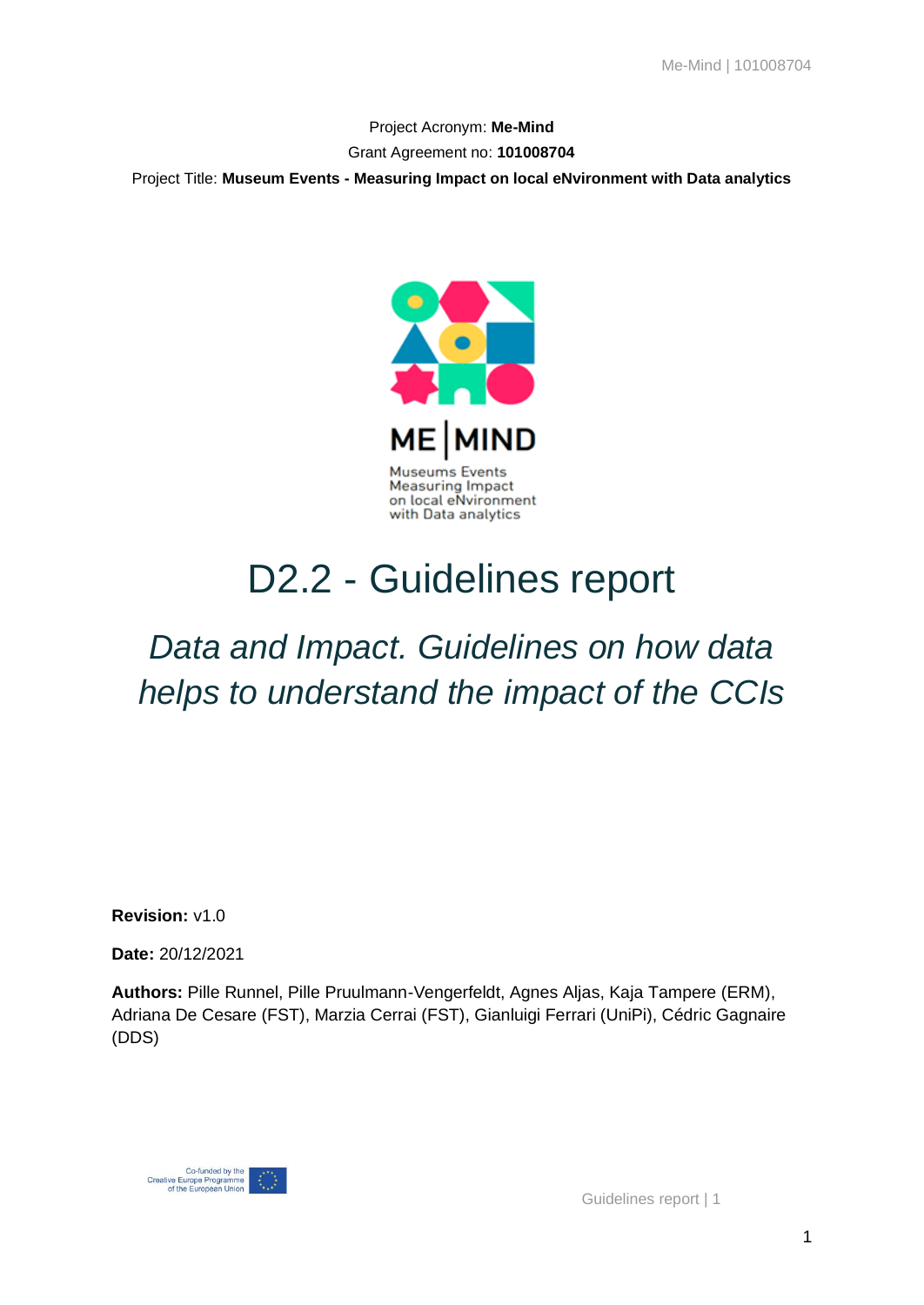| <b>Version</b> | <b>Status</b>                   | Name, organisation                                                                                                                                                                                 | <b>Date</b> | <b>Changes</b>                                          |
|----------------|---------------------------------|----------------------------------------------------------------------------------------------------------------------------------------------------------------------------------------------------|-------------|---------------------------------------------------------|
| 0.1            | <b>ToC</b>                      | Agnes Aljas (ERM)                                                                                                                                                                                  | 11/11/2021  | Structure of the<br>text                                |
| 0.2            | <b>First version</b><br>draft   | Agnes Aljas, Pille<br>Pruulmann-Vengerfeldt,<br>Pille Runnel, Kaja<br>Tampere (ERM), Gianluigi<br>Ferrari (UniPi), Marzia<br>Cerrai, (FST), Gianluigi<br>Ferrari (UniPi), Cédric<br>Gagnaire (DDS) | 13/12/2021  | Full draft of all<br>text                               |
| 0.3            | Second version<br>draft         | Agnes Aljas, Pille<br>Pruulmann-Vengerfeldt,<br>Pille Runnel, Kaja<br>Tampere (ERM), Marzia<br>Cerrai, (FST)                                                                                       | 15/12/2021  | Added<br>adjustments;<br>overall control of<br>the text |
| 0.4            | Review of the<br>second version | Agnes Aljas, Pille<br>Pruulmann-Vengerfeldt,<br>Pille Runnel (ERM),<br>Marzia Cerrai (FST),<br>Gianluigi Ferrari (UniPi),<br>Cédric Gagnaire (DDS)                                                 | 16/12/2021  | Addressed peer<br>review comments                       |
| 1.0            | <b>Final Version</b>            | Pille Runnel, Agnes Aljas,<br>Pille Pruulmann-<br>Vengerfeldt, (ERM)                                                                                                                               | 23/12/2021  | Minor corrections                                       |

### **Revision History and contributions**

### **Review and approval**

| <b>Action</b> | Name, organisation  | <b>Date</b> |
|---------------|---------------------|-------------|
| Reviewed by   | Marzia Cerrai (FST) | 23/12/2021  |
| Approved by   | Coordinator         | 24/12/2021  |

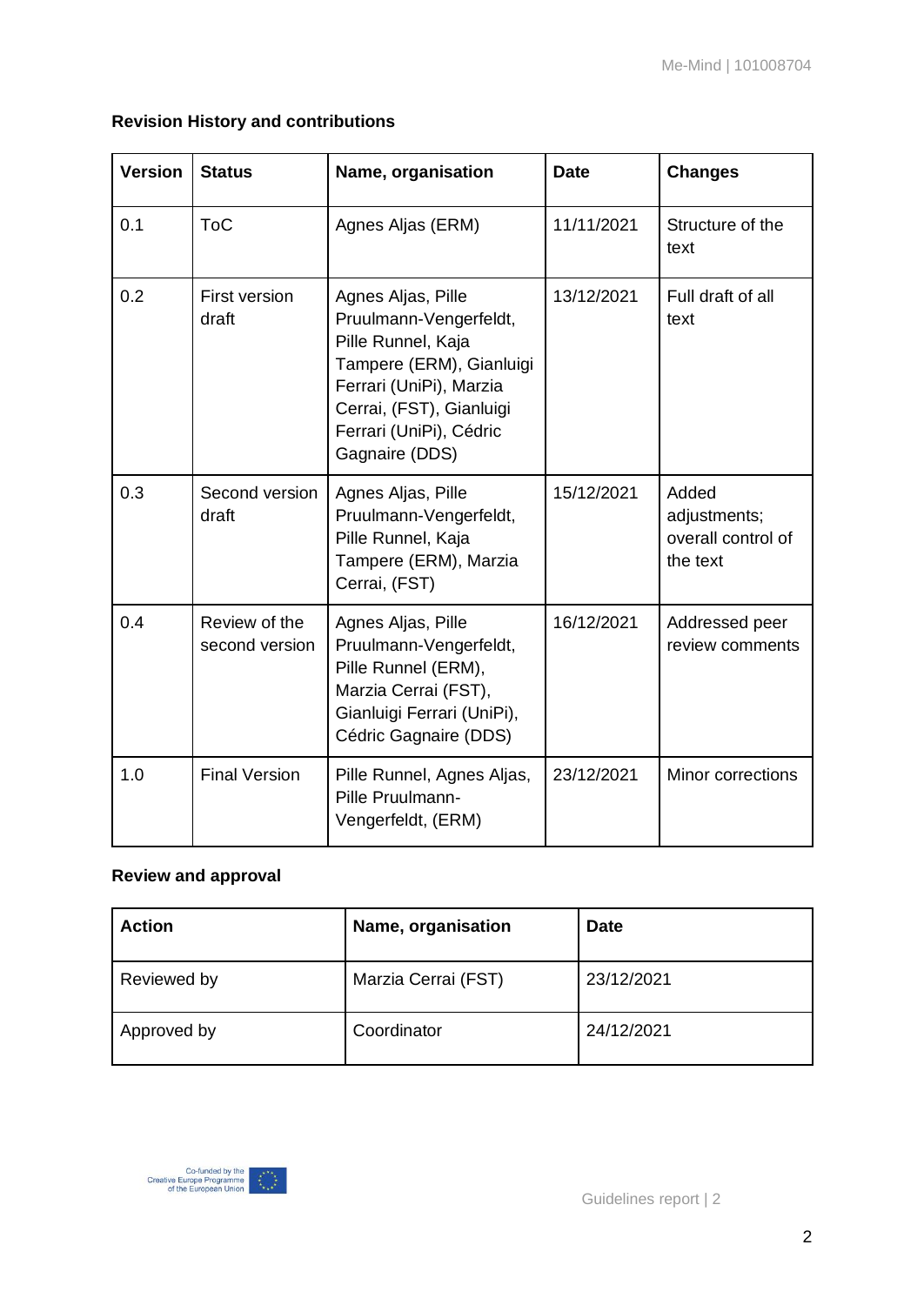### **Distribution**

| No. | <b>Date</b> | <b>Comment</b>                   | <b>Partner</b>                       |
|-----|-------------|----------------------------------|--------------------------------------|
| 1.0 | 30/12/2021  | Submitted to the<br><b>EACEA</b> | <b>Fondazione Sistema</b><br>Toscana |

### **Application area**

This document is a formal output for the EACEA, applicable to all members of the Me-Mind project and beneficiaries. This document reflects only the author's views and the European Union is not liable for any use that might be made of information contained therein.

### **Copyright notice**

"Copyright © Me-Mind Consortium, 2021-2022"

#### **Table of abbreviations**

| <b>Abbreviations</b> | <b>Description</b>             |
|----------------------|--------------------------------|
| D <sub>2.2</sub>     | Deliverable 2.2                |
| IF                   | <b>Internet Festival</b>       |
| <b>FST</b>           | Fondazione Sistema Toscana     |
| <b>DDS</b>           | <b>Domestic Data Streamers</b> |
| <b>UNIPI</b>         | Università di Pisa             |
| <b>ERM</b>           | Eesti Rahva Muuseum            |
| <b>ToC</b>           | <b>Table of Contents</b>       |
| <b>WPx</b>           | Work package x                 |
| <b>KPI</b>           | Key performance indicator      |
| Tx.x                 | Task x.x                       |
| <b>GSOs</b>          | <b>Generic Social Outcomes</b> |
| M/E                  | Museum/Event                   |

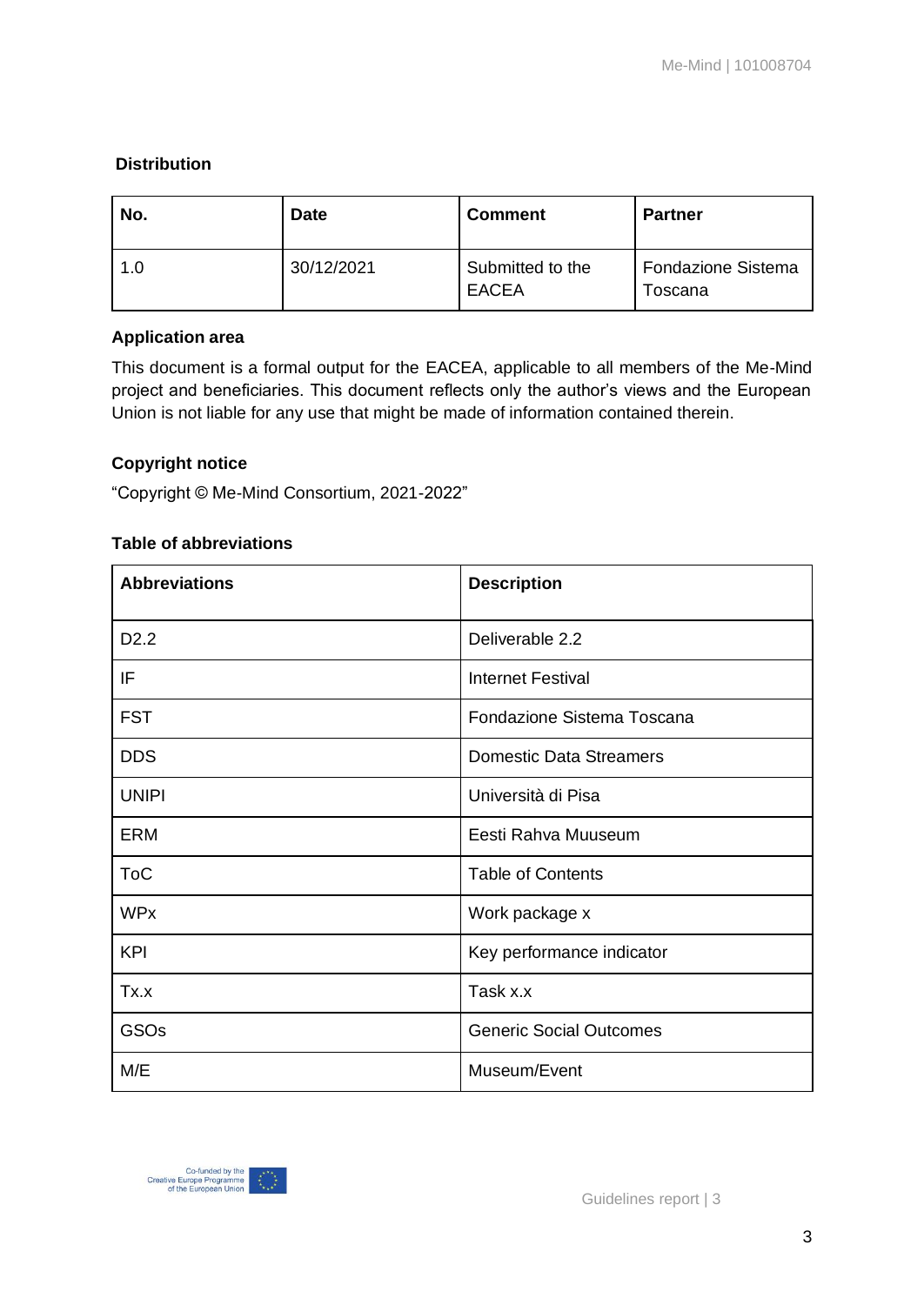| <b>CCIS</b> | <b>Cultural and Creative Industries</b> |
|-------------|-----------------------------------------|
| CDIS        | Culture for Development Indicators      |

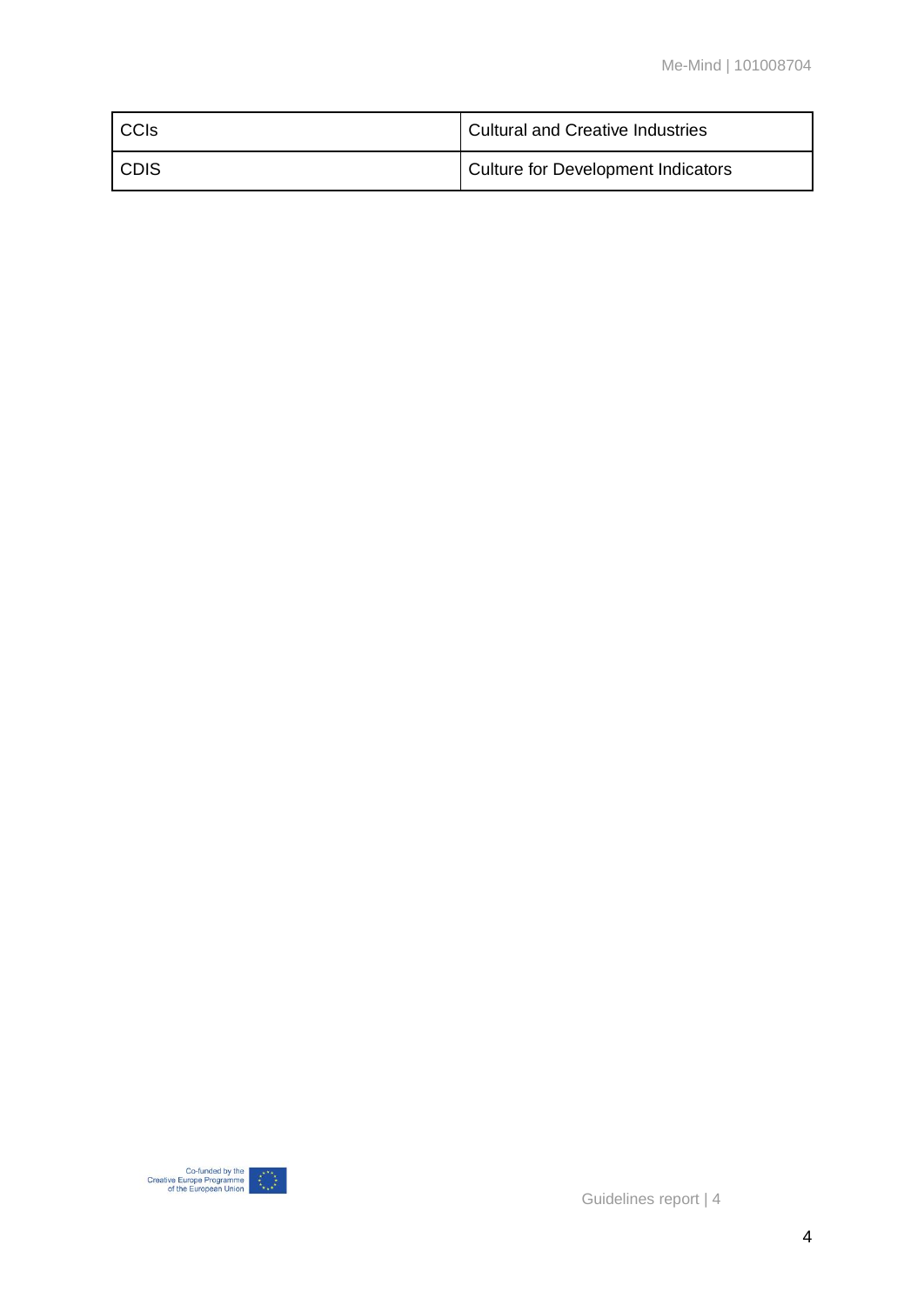### **Table of Contents**

| 1. Introduction of the project                                               | $\overline{7}$ |
|------------------------------------------------------------------------------|----------------|
| 1.1 Scope of the deliverable                                                 | $\overline{7}$ |
| 1.2 Structure of the deliverable                                             | $\overline{7}$ |
| 2. What we have learned so far                                               | 7              |
| 2.1 What is data                                                             | 8              |
| 2.2 Internal data challenges                                                 | 8              |
| 2.3 External data challenges                                                 | 8              |
| 2.4 Expectations to data                                                     | 9              |
| 2.5 Collecting more data                                                     | 9              |
| 2.6 Analysing data that is available                                         | 10             |
| 2.7 Visualising data                                                         | 11             |
| 3. What is impact and how to measure impact?                                 | 11             |
| 3.1 Context of the EU projects                                               | 13             |
| 3.2 Case study: An example of defining the indicators for impact measurement | 14             |
| 3.3 Lessons learned                                                          | 15             |
| 3.4 Needs for understanding impact                                           | 15             |
| 4. Case studies about audiences                                              | 16             |
| 4.1 Using digital data for understanding audiences                           | 16             |
| 4.2 Audience engagement as data collecting method                            | 17             |
| 5. Overview on data collection and analysis methods                          | 20             |
| 5.1 Overview on the data collection methods                                  | 20             |
| 5.2 Online data scraping                                                     | 23             |
| 6. Data visualisation for impact                                             | 23             |
| 7. Conclusions and recommendations. Data driven model generalization         | 26             |

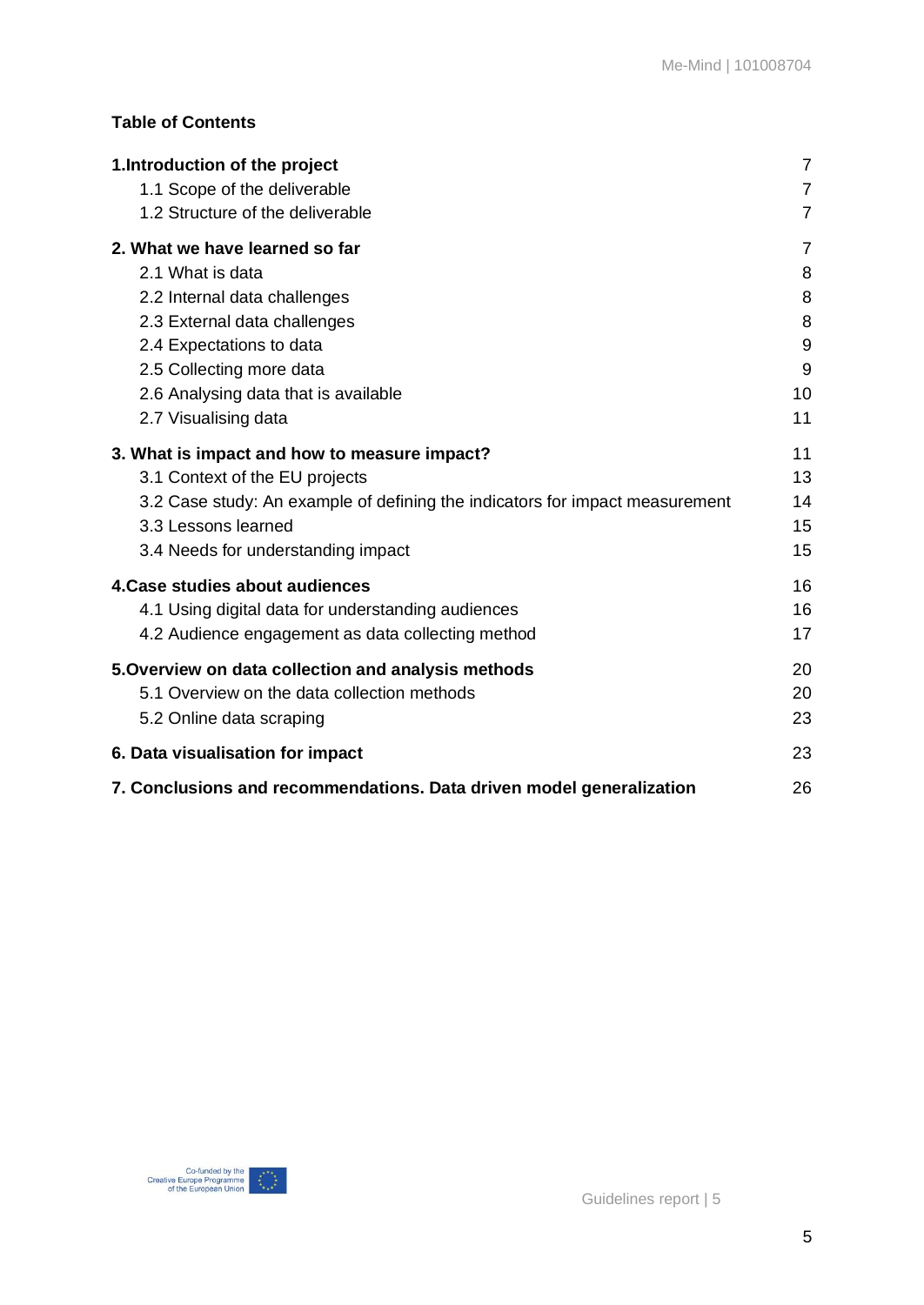### **List of Figures**

| N. | <b>Description</b>                                                                         | Page |
|----|--------------------------------------------------------------------------------------------|------|
|    | Stages of impact processes as possible points of data collection                           | 12   |
| 2  | Il Nodo della Cultura installation at IF2021                                               | 18   |
| 3  | Different sets of house keys of the workshop participants serve as<br>emotion-filled data. | 24   |
| 4  | Data collecting worksheet for engaging workshop participants in sensitive<br>conversations | 25   |
| 5  | Data driven model for CCis                                                                 | 26   |

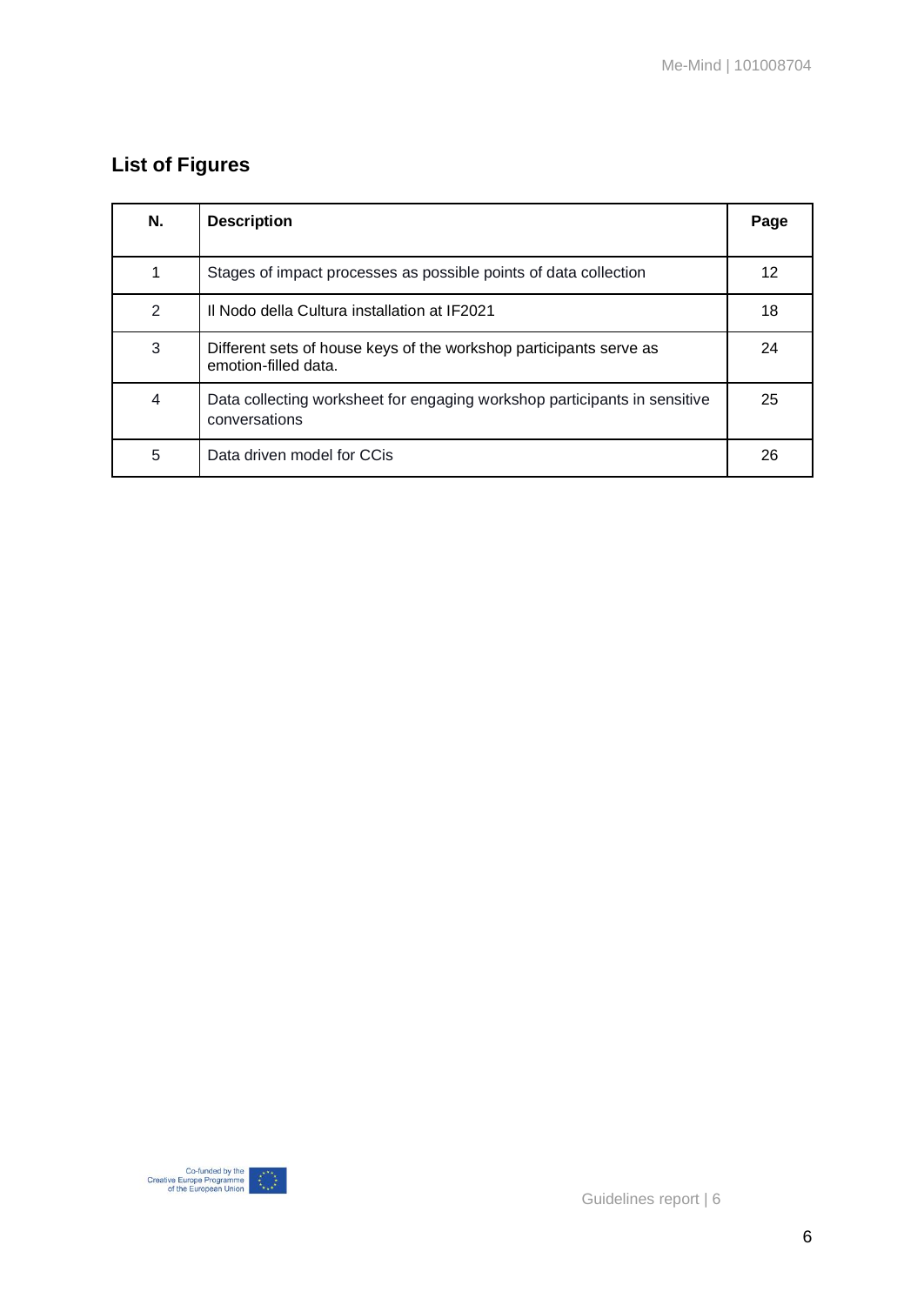# <span id="page-6-0"></span>1.Introduction of the project

Me-Mind is a project co-funded by Creative Europe programme and carried out in collaboration of four European partners: two cultural organisations (the Estonian National Museum and the Pisa Internet Festival), a creative agency (Domestic Data Streamers) and a research institution (University of Pisa). The project stems from the concrete needs of the two cultural organisations, but aims to provide relevant insights to Cultural organisations across Europe.

### <span id="page-6-1"></span>1.1 Scope of the deliverable

This document provides guidelines for small and medium-sized cultural organisations at the crossroads of culture, creativity and entrepreneurship, which are interested in learning how to better use data for impact measurement and communication. We also propose possible forms of collaboration between cultural organisations and creative agencies and between cultural organisations and research institutions for identifying relevant data sources, data collection and analysis The guidelines draws on three key elements of the project - 1) scoping the needs and requirements for understanding the impact of CCIs, 2) preliminary data collection and analysis experiments, and 3) audience-oriented interactive data installations. In addition to the project partner's collaboration, the deliverable draws on 13 interviews with European museums and festivals, establishing their needs for understanding the impact of CCIs.

### <span id="page-6-2"></span>1.2 Structure of the deliverable

This document is divided into the following main sections:

- Section 1 provides the executive summary of this deliverable;
- Section 2 summarises the main opportunities and challenges related to data collection, analysis and presentation in the cultural organisations;
- Section 3 gives the overview about the approaches to impact measurement, including the case studies at the two participating institutions;
- Section 4 provides the overview of the audience-related data collection possibilities;
- Section 5 gives an introduction for suggested data collection methods;
- Section 6 proposes approaches to communicating data for impact via data visualisation;
- <span id="page-6-3"></span>Section 7 summarises the approach via the data driven model generation and gives recommendations based on the analysis for data-driven approach in organisational decision-making.



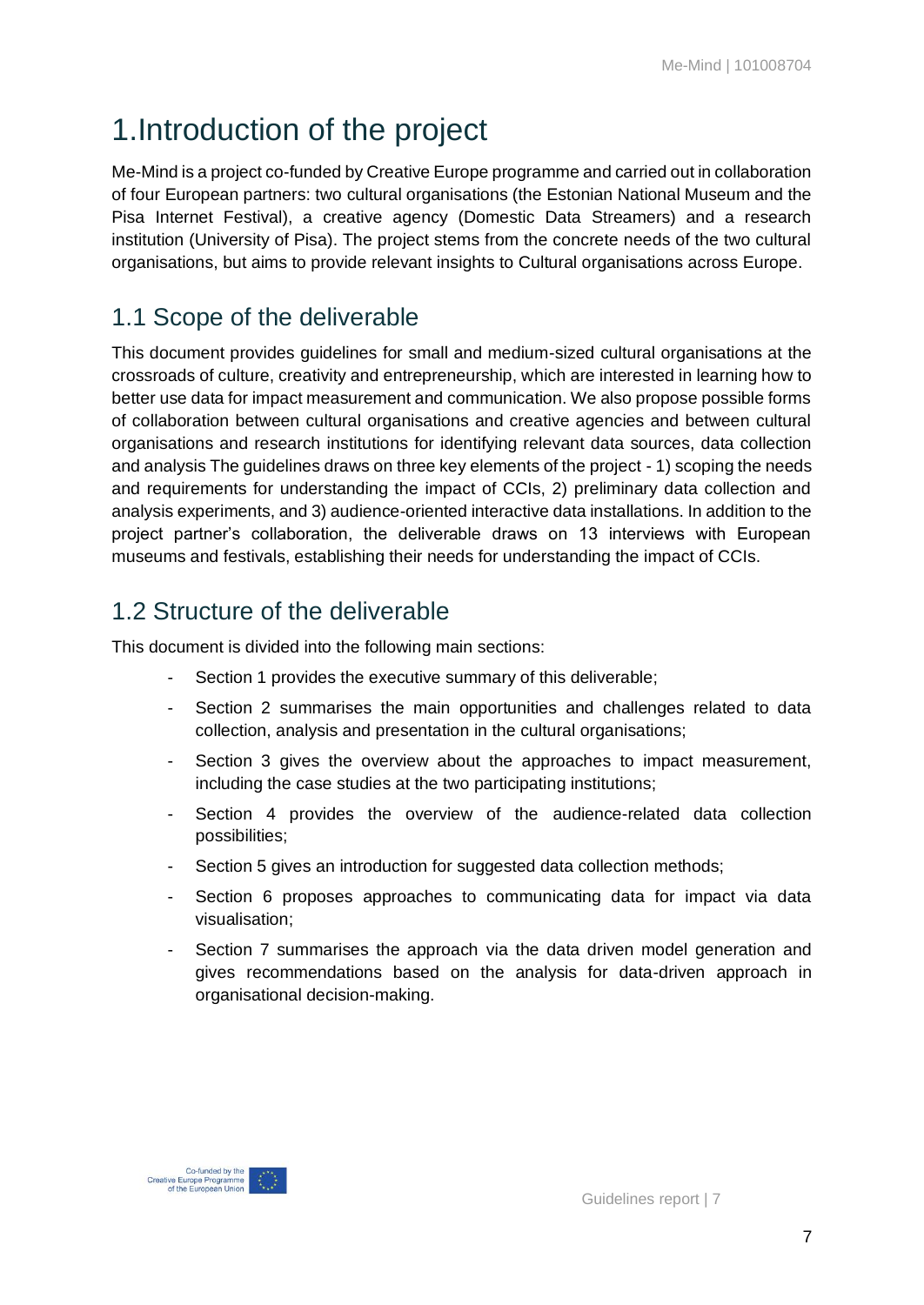# 2. What we have learned so far

### <span id="page-7-0"></span>2.1 What is data

- Each organisation has internal data that is produced within the organisation, and additional data can be sourced from external stakeholders.
- Each organisation also has primary and secondary data. Primary data is purposefully collected, concerning a specific challenge of understanding the impact of the organisation or activities. Secondary data has been produced to understand other aspects of CCIs, but that can still be meaningfully (re)interpreted for understanding impact.
- Data can take different forms. There can be little of it in rich detail (qualitative data), or a lot of it in basic numbers of texts (quantitative data). Additionally, data that can inform our decisions can be texts, numbers, visual and audio-visual material and other forms. All these require different kinds of data collection and analysis skills.

### <span id="page-7-1"></span>2.2 Internal data challenges

- It is important to increase cultural organisations' awareness of the data they have inside. Most organisations make annual reports, project reports, collect financial data, carry out social media and media coverage analyses.
- Give internal data a better structure. Regular review of what data are collected internally and systematisation and reflection based on the data collected gives useful insights based on already collected data. There is no universal best structure, but the structure needs to speak to the current challenges of the cultural organisations, and data needs to be translatable from one part of the organisation (e.g. accounting) to another (e.g. outreach).
- It is important to increase data literacy, as it would allow for 1) understanding internal data sources and being able to relate them to the questions the organisation is facing, 2) understanding how to structure and organise internal data sets so that they can return meaning when the cultural activity we want to measure is over.

### <span id="page-7-2"></span>2.3 External data challenges

- CCIs should collect data that belong to external organisations. A lot of data can be collected from structured external databases of other organisations, based on an agreement between the parties.
- More data literacy relating to external sources will help with making sense of what is available, as not all public/external data sources are directly relevant, meaningful or easily accessible. External data is often unstructured and needs to be collected from different sources.

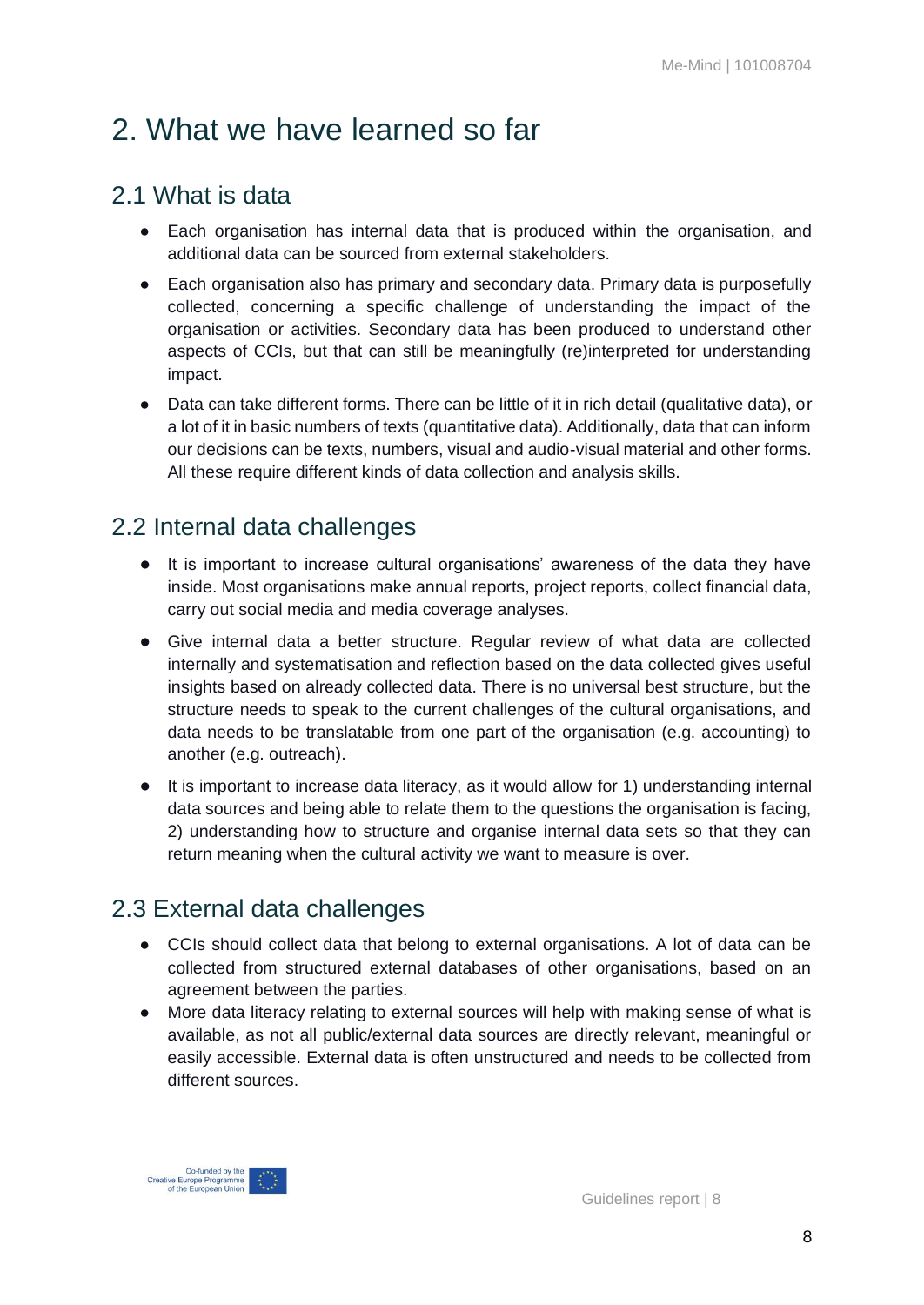● Be aware of the opportunities and challenges of social media data. Social media operations can provide cultural organisations with large amounts of data. Critical awareness is needed to understand what is behind each data point provided in the social media reports. Awareness of the proprietary nature of the data that is being collected (and made available) by the social media industry, is also necessary.

### <span id="page-8-0"></span>2.4 Expectations to data

- Stakeholders interviews showed awareness of the need for data collection but acknowledged that it is not often done. Firstly, data is often not collected due to the lack of time and different priorities. Secondly, there is a perceived lack of data collection skills.
- There was an acknowledgement that data-based decision making could be useful for achieving a better performance of the organisations. However, oftentimes also performance is not strategically planned in the organisations. The organisations often lack good tools or methodologies for strategic planning with the help of data analysis.
- There is a pressure from both in- and outside of the institutions to produce a lot of different data, but what to do with the collected data afterwards? Organisations need support in giving value to the data in the decision-making process, including better governance.
- As data is getting increasingly complex, there is less confidence in the reliability and comparability of the metrics used by the organisations. In the ideal world, there would be a manual on how to measure impact, helping to understand, how to find metrics or what should be the metrics.
- There is a lot of data enthusiasm in cultural organisations. It is perceived that data gives a better understanding of organisational performance and enables better, databased decision making on the basis of big data, open data etc.
- The public is at the centre of CCIs work. Therefore the need to understand the needs, values and expectations of their current and potential audiences and how their work affects it, is crucial.

### <span id="page-8-1"></span>2.5 Collecting more data

- Each organisation collects data differently and for different reasons. Often the data that is collected for some particular purpose, can be exploited in other contexts. However, there are a lot of unexploited uses, due to the fragmented nature of the data culture in the organisation, or simply because the need to exploit information from data that arises over time or with some particular conditions. The potential of most internal data in any context, therefore, remains latent.
- If an organisation wants to collect data from its audience, it has to keep in mind that no topic is too complex to address if you make sure to make it understandable and relatable for everyone in your audience. For example, you won't ask them about the "big theme of culture", but about what they felt when they read a book, listened to a song or went to a museum. It makes it easier for the users to explain, remember and relate and in this way you can easier collect information from your audience.

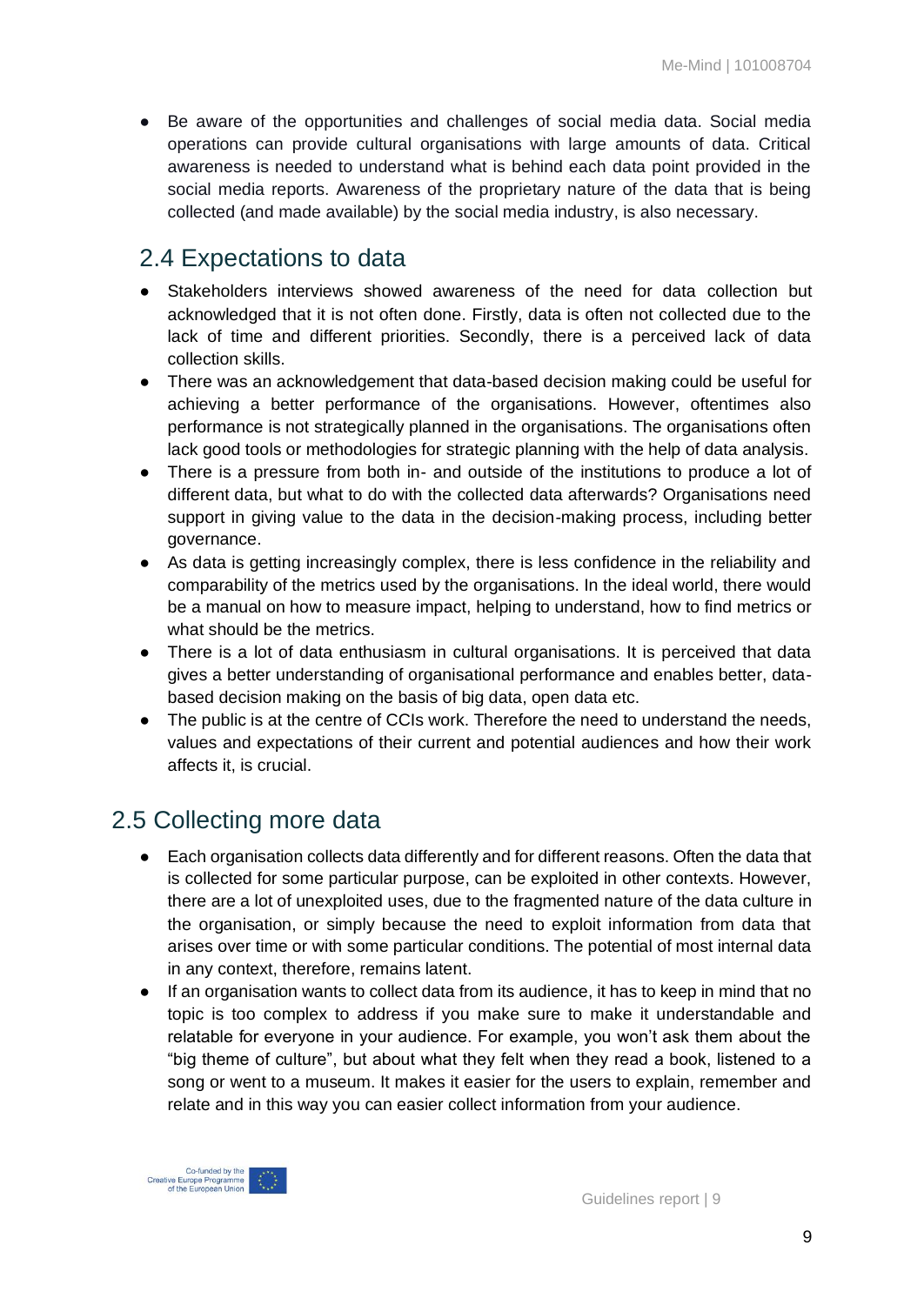- Use different data collection methods. A bold physical installation can serve as a hook for a digital experience through which to engage audiences and collect data from them.
- In the actual data collection process with the physical installation, it is important to have somebody who supports the participants if they are filling in the survey. It helps to overcome the barriers. The assistants can help people or attract new participants, and can engage in the data conversations, adding an additional rich layer of engagement.
- When collecting and analysing data about the engagement with cultural experiences, it is important to keep in mind that for some people the most meaningful cultural experiences are not about culture, but about sharing. That does not mean that the cultural experience has not had an impact, but rather the opportunity to share it with other people amplifies their experience and makes it more memorable.
- Different data sources support different knowledge for example, quantitative data enables to give a more shallow overview of larger processes, whereas qualitative data helps better to explain the contexts, but it will be more difficult to collect and process in larger numbers.
- Impact measurement should be related to long-term organisational goals and ambitions, which are the basis for gathering existing data or collecting new ones.

### <span id="page-9-0"></span>2.6 Analysing data that is available

- CCIs have intuitive capabilities of data analysis and they apply them in everyday work. Data work starts with simple tools like Excel, and CCIs are able to interpret the contexts and relations behind the numbers. Competencies in managing the data (data literacies) are still limited, especially when we look at the huge metadata sets. Also, data analysis does not happen by magic usage of technologies. Data analysis also consists of the processes of cleaning data and assessing its reliability. Often data comes from multiple sources, therefore it is important to avoid duplications, unnecessary fields, to titling and formatting the incomparable fields.
- Therefore, for more in-depth insights, data analysis would benefit from the integration of data science into CCIs. Data scientists can help to derive meaningful results from unstructured and unclear data sets and put it into the context of organisational challenges and opportunities. They build mathematical models to understand the underlying relations and correlations between data. When collaborating with CCIs, data scientists must be flexible and explain all the steps required for the task at hand.
- The design of the mathematical models underlying the analysis (and related algorithms and software tools) is a fundamental step that should not be underestimated since each model is related to a particular type of analysis. Consequently, the type of analysis is tied to the limitations of the mathematical model itself.
- Data are as valuable as the use of it. Integration and cleaning of internal data are the main challenge as data comes from multiple sources, often with limited explanation. Data integration is best learned through experience. It is one of those things that will take a lot of effort and time to learn.
- The data analysis is a continuous process where each phase provides feedback to others. A clear understanding of the objectives of the analysis supports the choice of

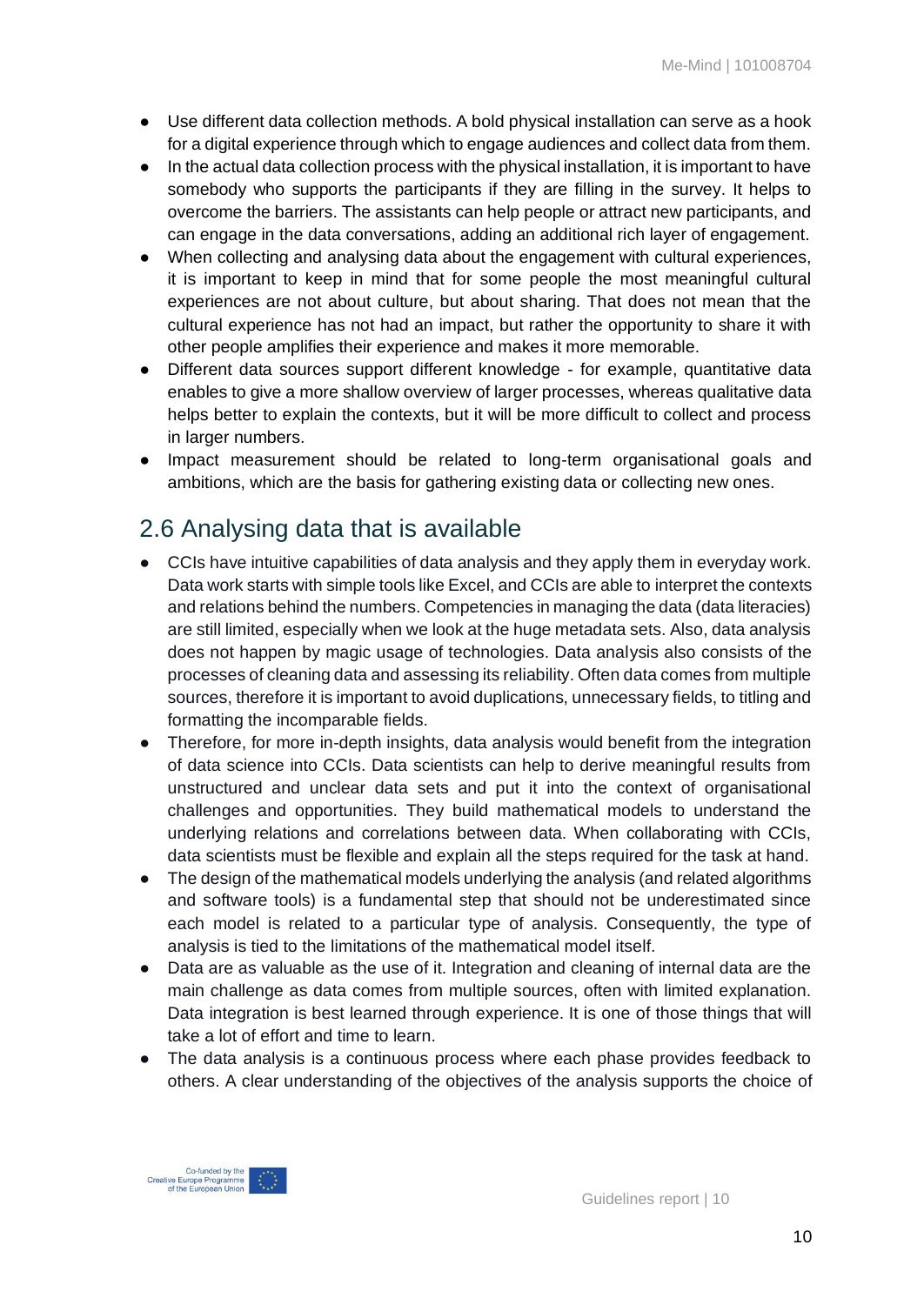sources in the collection phase and the identification of the types of operations carried out in the phase of data processing.

- The results of data analysis often require logical reasoning to explain why a certain correlation exists (especially with people who are unfamiliar with the nuances of data science). A proper explanation will help in understanding the results of the analysis. One of the ways to do it is data visualisation.
- To conduct a sentiment analysis on the responses to questionnaires that an organisation had administered to its stakeholders, it is required to implement an iterative and structured process to widen the number of answers and to ensure their meaningfulness.

### <span id="page-10-0"></span>2.7 Visualising data

- Data is often perceived as very technical and hard to understand, because it is often based on numbers. Data should be understood quickly by everyone in your target group. Data visualisation is the perfect way to do it. Data visualisation helps to better understand the trends and patterns in data, especially with big datasets and spreadsheets. When data scientists have created machine learning algorithms to understand the trends, relationships and correlations, data visualisations make it easier to understand and interpret.
- An innovative way to make your data presentation easier to understand to your audiences, presentation could involve interaction. By interacting with the data visualisation, the visitor will be immersed in it, becoming more involved. This will make it easier for them to understand it.
- Data visualisation does not need to be digital. Sometimes interesting interaction can be achieved when things are used to represent data in creative ways making the data analysis results meaningful and relatable.

# <span id="page-10-1"></span>3. What is impact and how to measure impact?

The impact can be defined as the outcomes or benefits of organisational actions (cultural, business-related) that demonstrate a change. Me-Mind is focused on finding innovative ways to a) understand the type and quantity of impact of the CCIs, b) measure and c) communicate social and economic impact and value created by CCIs in their operational environment and in their relationships with various stakeholders. Compared to other sectors, CCIs have additional dimensions and roles, which create both direct and indirect impact addressing such wide-scale impact areas as identified in the UNESCO framework of Culture for Development Indicators (CDIS), including economy, education, governance, social, gender, communication and education. While we suggest that the impact of the CCIs could be assessed in the wider context of impact areas, this does not mean that there is a direct, causal relation between service-level efforts of the CCIs and the wider societal level results.

Understanding the impact has several challenges and it is important to distinguish the different elements of the impact discussions. When studying impact, it is easy to confuse data coming from different parts of the process. The following diagram will give an overview of the different

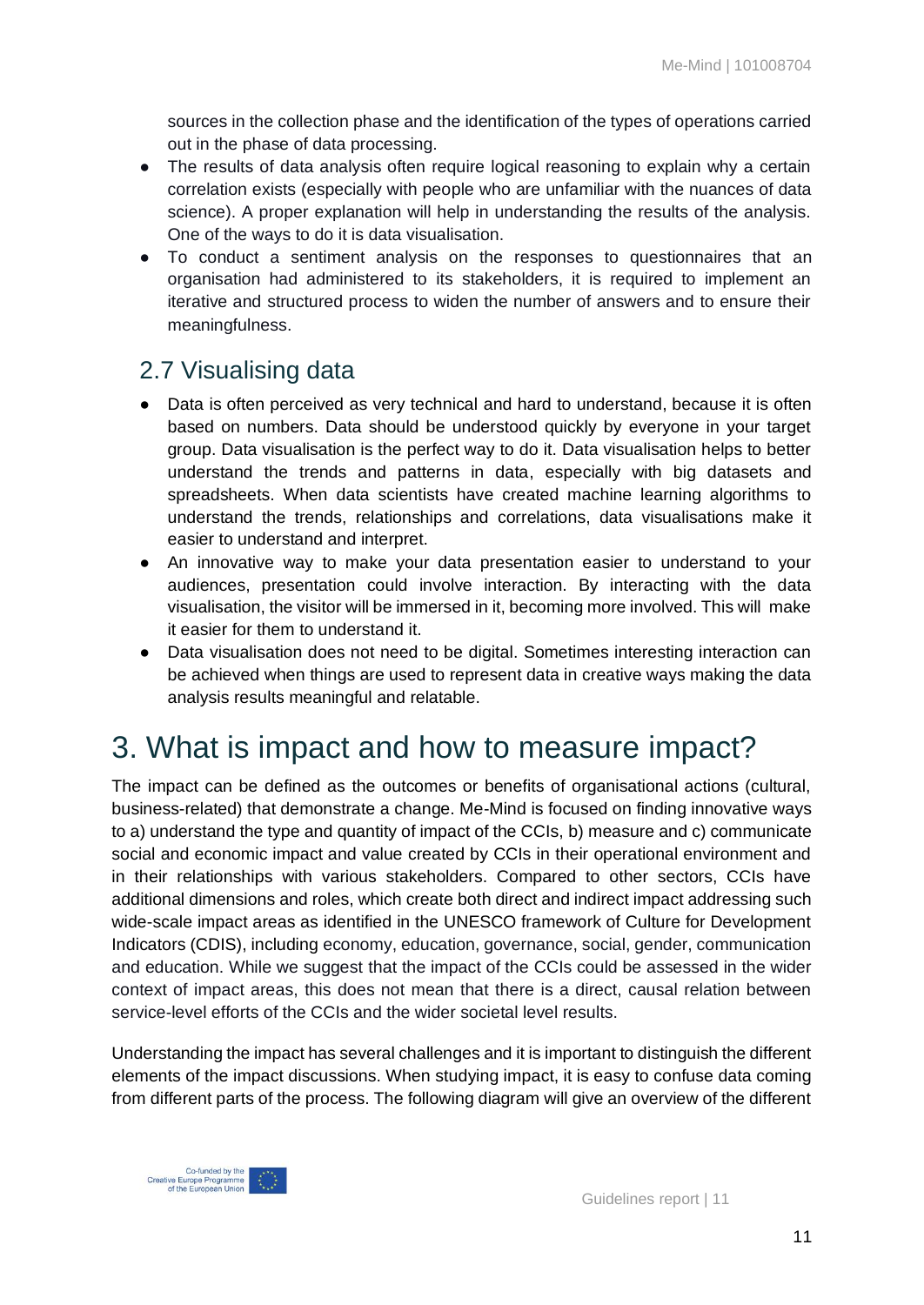stages of the impact process, including the possible points of data collection at each stage. It also demonstrates the feasibility challenge when it comes to actual impact.



*Figure 1. Stages of impact processes as possible points of data collection.*

- 1. Inputs
	- Money, people, time, resources, intellectual and material contributions.
- 2. Activities
	- What cultural organisations do? Overview of activities and actions done to achieve impact?
- 3. Outputs
	- How many people have visited the museum/festival? How many publications, things in collections, nuggets of collaborative efforts etc?
- 4. Outcomes
	- What is learned, what is remembered from the experience?
- 5. Impacts
	- How learning and experiencing has changed lives?

While it is relatively easy to collect data about inputs, activities and outputs, it is more difficult to collect information about outcomes, and even more challenging to understand the impact of the cultural experiences on the people or the impact of the CCIs on the town or region. The impact analysis, hence, is almost always secondary, drawing on assumed relationships, as it is hard to isolate and attribute different influences.

An example from the Estonian National Museum is related to real-estate prices. In 2016 ENM opened a new building at the former Soviet airfields. Initially, the controversial location was cleaned from toxic waste, and a new museum infrastructure was created, completely changing the area. The new museum building became very popular among the visitors. Parallel to this process, both city and county engaged in urban development projects in the region both to support the museum, but also to expand housing in their suburbs. Several years later, the prices in the area have increased (but so have prices increased everywhere), but the community that originally saw the value of the proximity of the museum (the museum is mentioned in all the real-estate advertisements) is complaining about the noise levels of the events the museum is organising. In this anecdotal evidence, it is difficult to attribute positive, negative or scale of the impact to urban development, as several parallel processes have been at play. Yet it is also clear that without the collaborative efforts of the state, county, city, museum and the people living in the area, the urban development would be far from what it is now.

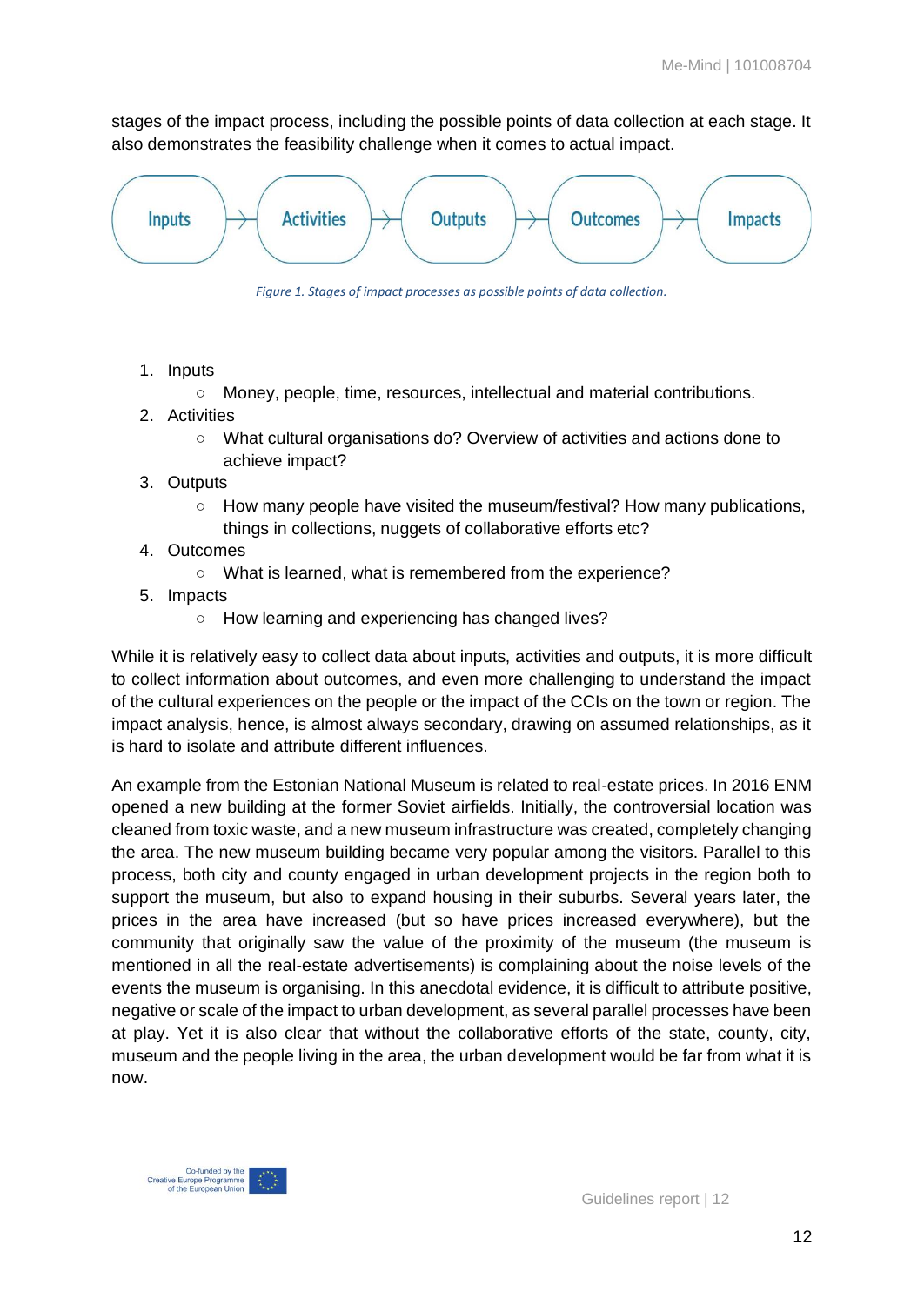When analysing the impact, it is thus important to understand that collecting evidence about impact needs careful reflection and analysis of 1) what processes we assume to have an impact and 2) what kind of impact we hope to have, 3) what kind of information is available, 4) what is possible to collect, 5) and what is the timeline of the impact.

The better our understanding of our own inputs and actions, the more systematic the data collection and analysis processes are, the better possibilities we have to understand the impact. The challenge is to define a clear set of actions and desirable impacts in order to have a chance for systematic and comprehensive analysis of it.

### <span id="page-12-0"></span>3.1 Context of the EU projects

Impact measurement is often oriented towards external advocacy and validation, such as the support of specific decision-makers. In this case, cultural institutions are under the pressure of external stakeholders to demonstrate the impact of their work. Accordingly, the impact indicators, through which to evaluate success, might be defined from outside. On the other hand, when a drive to understand impact comes from within the organisation for internal management or self-evaluation purposes, including the needs for feedback, validation and input for future planning and programming, the organisation is freer to understand the value and relevance of the particular indicators for decision-making and make its own choices. The language of impact assessment varies: we can talk about impact, returns, benefits, value, relevance etc. This makes the Me-Mind project have many relevant parallel processes with other EU funded projects.

### **"MOI! Museums of Impact"** (2020-2021)1,

MOI! Museums of Impact is a European cooperation project co-funded by the Creative Europe Programme. The project aims to develop a self-evaluation framework with a people-and impact-oriented perspective to be used by the European museum sector. The self-assessment framework helps museums in capacity-building to better meet the demands of a changing society. The project aims to assist museums in increasing their impact by supporting them in evaluating and refocusing their work according to their strengths and strategies.

### **"PAT – Performing Arts in (a world in) Transition"** (2014-2021)<sup>2</sup>

Perform Europe is a two-part project which aims to rethink cross-border performing arts presentations in a more inclusive, sustainable and balanced way. Its goal was to develop innovative business/management and self-organisation models. Secondly, it aimed to identify a set of indicators for the measurable impact of the artistic projects to better defend arts funding. At stage 2, the goal was to empower contemporary performing arts professionals with skills, competencies and know-how that help them to successfully adapt/react to changes in their social, economic and political contexts (caused by globalisation, demographic transformation and the digital shift).

<sup>&</sup>lt;sup>2</sup> <https://www.ietm.org/en/performing-arts-in-a-world-in-transition-i/activities>



<sup>1</sup> <https://www.museovirasto.fi/en/museum-sector-development/moi-museums-of-impact>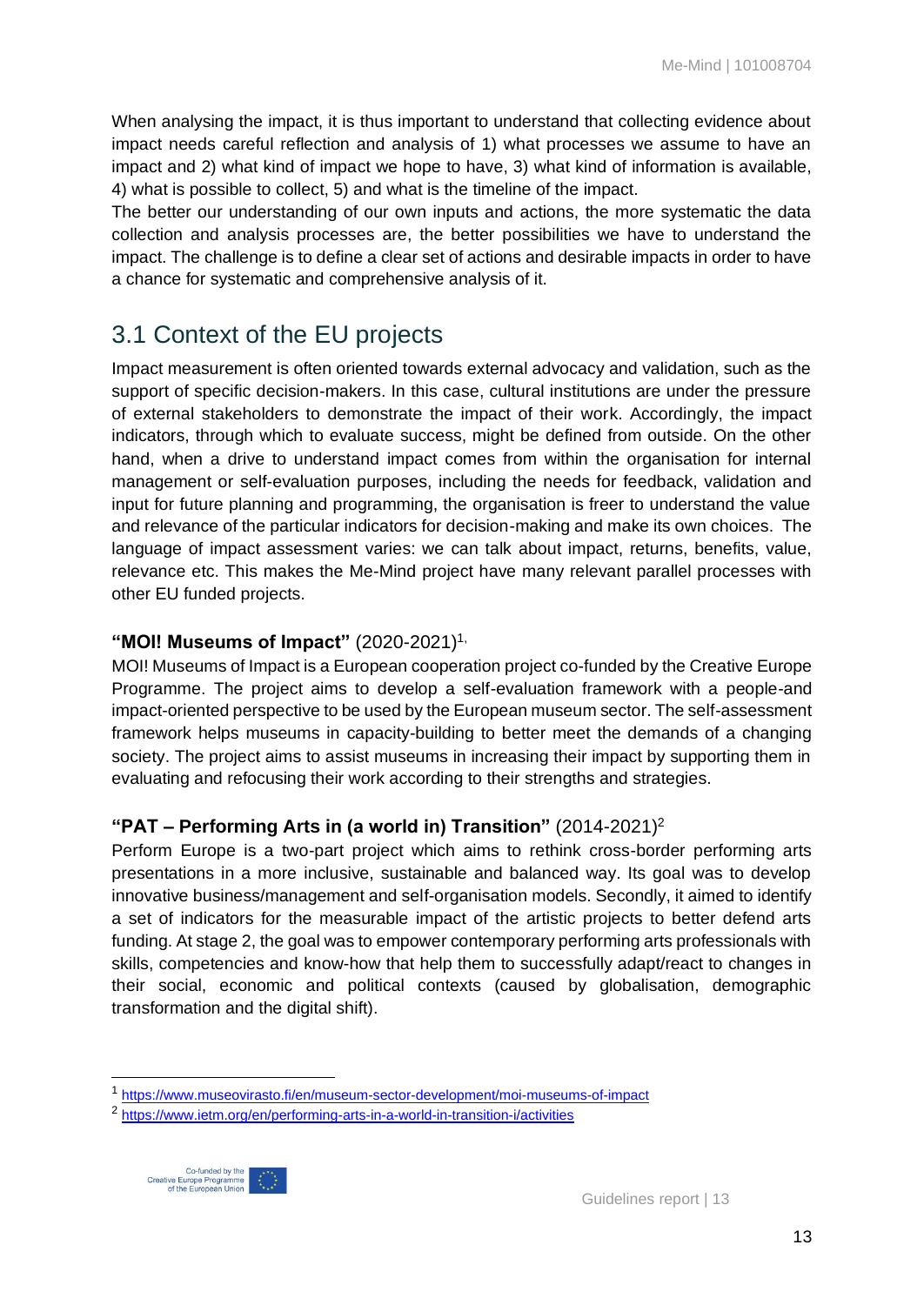### **"Create to Connect -> Create to Impact: Changing the world with theatre?"**

### (2018-2022)

A joint effort of ten European cultural organizations to create long-lasting connections of artists, cultural operators, researchers and audiences. The project seeks new production models for engaging the audience in new, innovative ways and creates new public arenas through dialogue and participation. In order to measure and act upon impact, the CtC -> CtI's partner The Research Centre of the Slovene Academy of Sciences and Arts uses an ethnographic research approach to assess the impact of partner organizations' activities in society.

### **"SoPHIA – Social Platform for Holistic Impact Heritage Assessment"** (2020-  $2021$ <sup>3</sup>

SoPHIA aims to promote collective reflection within the cultural and political sector in Europe on the impact assessment and quality of interventions in European urban environmental and cultural heritage. It creates a Social Platform for different stakeholders to work jointly towards an impact assessment model, quality standards and guidelines for future policies and programmes. The work is organized around four dimensions – social, cultural, economic and environmental impact – which helps to identify the challenges and opportunities linked to cultural heritage interventions in Europe.

### **"inDICEs – measure the impact of digital culture"** (2020-2022)<sup>4</sup>

The goal of the project is to empower policy-makers in the cultural heritage sector to understand the social and economic impact of digitisation and engagement with digital culture. This will help to address the need for innovative (re)use of cultural assets and reform the sector with new business models and legal frameworks. As a result, the cultural heritage institutions would be able to increase their positive contribution to CCIs and society at large.

### <span id="page-13-0"></span>3.2 Case study: An example of defining the indicators for impact measurement

Me-Mind started with the collecting of needs and expectations of two vertical sectors (events and museums), using its two case studies. This work was based on the UNESCO framework of Culture for Development Indicators (CDIS) for understanding the impact of the cultural sector<sup>5</sup>. Thus the work was also testing the applicability of the multidimensional framework and whether it could serve as an alternative to a large number of approaches and models to impact assessment often applied in the organisations, limited to a particular sector. The seven areas from the UNESCO CDIS framework include inspired identification of indicators and data points for the Me-Mind set of cross-sectoral indicators. But this assessment exercise also showed that there are other relevant indicators, essential for the involved organisations, but not covered by the CDIS. The exercise with the framework helped us to identify more than one

<sup>&</sup>lt;sup>5</sup> [https://en.unesco.org/creativity/sites/creativity/files/cdis\\_methodology\\_manual\\_0\\_0.pdf](https://en.unesco.org/creativity/sites/creativity/files/cdis_methodology_manual_0_0.pdf)



<sup>3</sup> <https://sophiaplatform.eu/en>

<sup>4</sup> <https://indices-culture.eu/>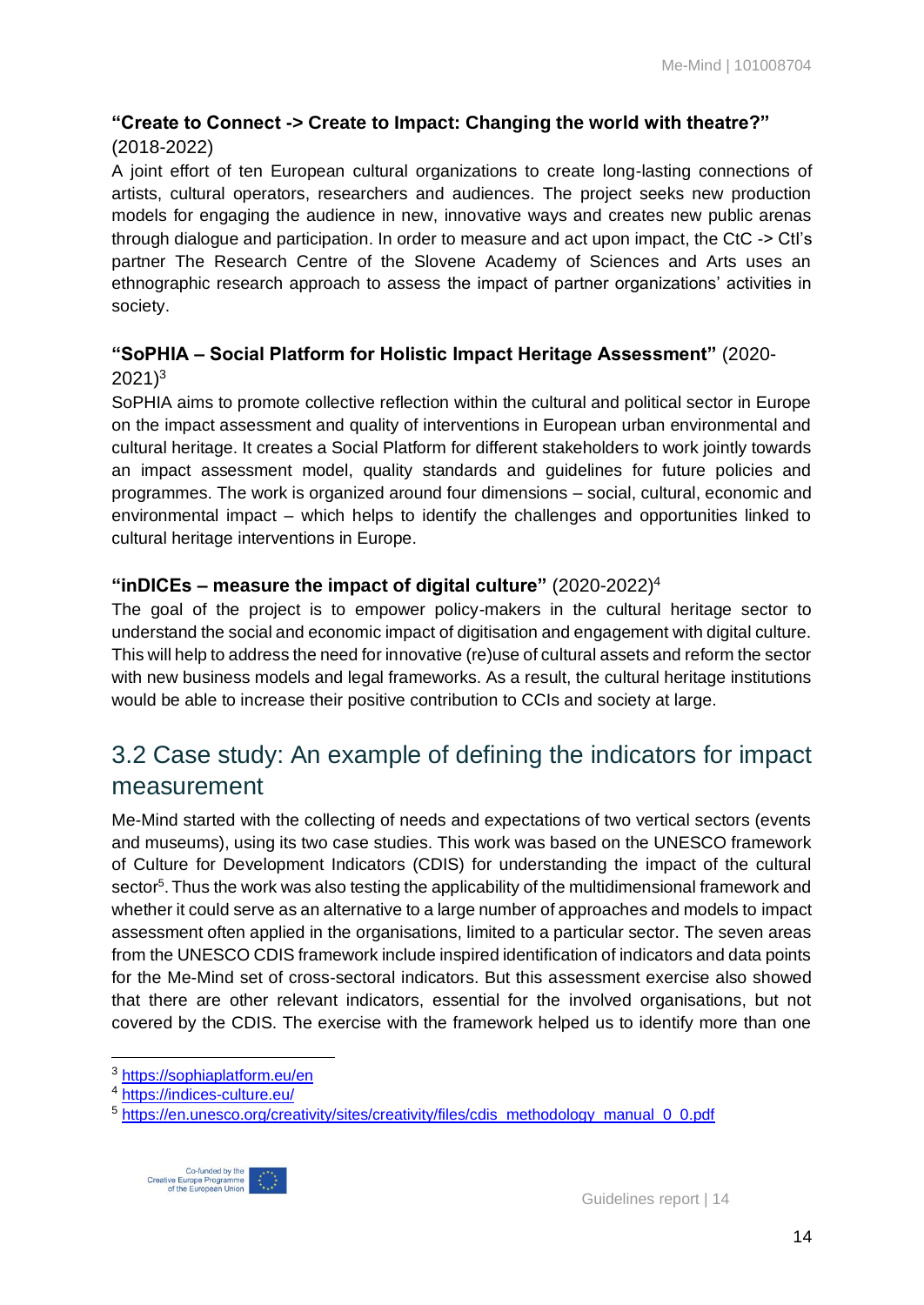hundred indicators, to which we could also identify data sources. However, the preliminary analysis of the data shows that lack of context can give little new insights for the participating organisations, and the challenge is to be able to understand the diversity of causes behind the fluctuations in numbers.

### <span id="page-14-0"></span>3.3 Lessons learned

- Each organisation already collects vast amounts of different data, but they are rarely brought together on the same overview.
- It is difficult to distinguish between desired impact, input and action data, as we often tend to assume action or output to be stand-in for impact.
- The different data sets are challenging computational analysis, as there is a lot of noise, formatting issues and other problems.
- Even with the small case of museum and festival, we saw a number of indicators that were of varying relevance. Data that was easily available and not particularly interesting for one organisation was seen as highly relevant and desirable for the other. The different organisational practices of data collection and use can vary a lot.
- Each cultural organisation needs to be able to identify/customise their own indicators, linking them to particular use cases identified with concrete activities/strategic decisions. List of all the possible indicators becomes overwhelmingly large, unstructured, and unfeasible to manage for any cultural organisation alone.
- Indicators need to be sector-specific. For instance, indicators relating to heritage sustainability and collections are very important to museums, but not at all relevant to festivals.
- Defining indicators, it's a good exercise that imposes organisations to actualise and give shape to the complex concept of impact. Conducting a self-assessment of the relevance of each identified indicator and the level of ease of access to the data needed to answer that indicator helps plan a clearer strategy for conducting impact measurement.

### <span id="page-14-1"></span>3.4 Needs for understanding impact

Additional stakeholder interviews show that impact measurement is very important for their organisational performance, yet challenging to practice in ways that give input for decisionmaking. Organisations are familiar with the concept of impact. They have an overall good understanding of what they need to demonstrate to stakeholders, such as government, local administration, donors or private sponsors. Often the impact is assumed to be the same as the numeric input, activities or output indicators, including finances, visitor numbers, media coverage, and social media reviews. The interviewed expressed interest to have a better understanding of the impact of their organisations and to reach beyond the numbers, which they usually have to report to external stakeholders. The CCIs also question if the metrics they use are reliable, accurate and comparable, as these often provide contradictory results.

Some of the questions that organisations face relate to the trends in CCIs development. For instance, there is interest to see the value of the cultural sector for the wellness sector, impact to health, serving better the ageing societies etc. The attention to the questions of climate

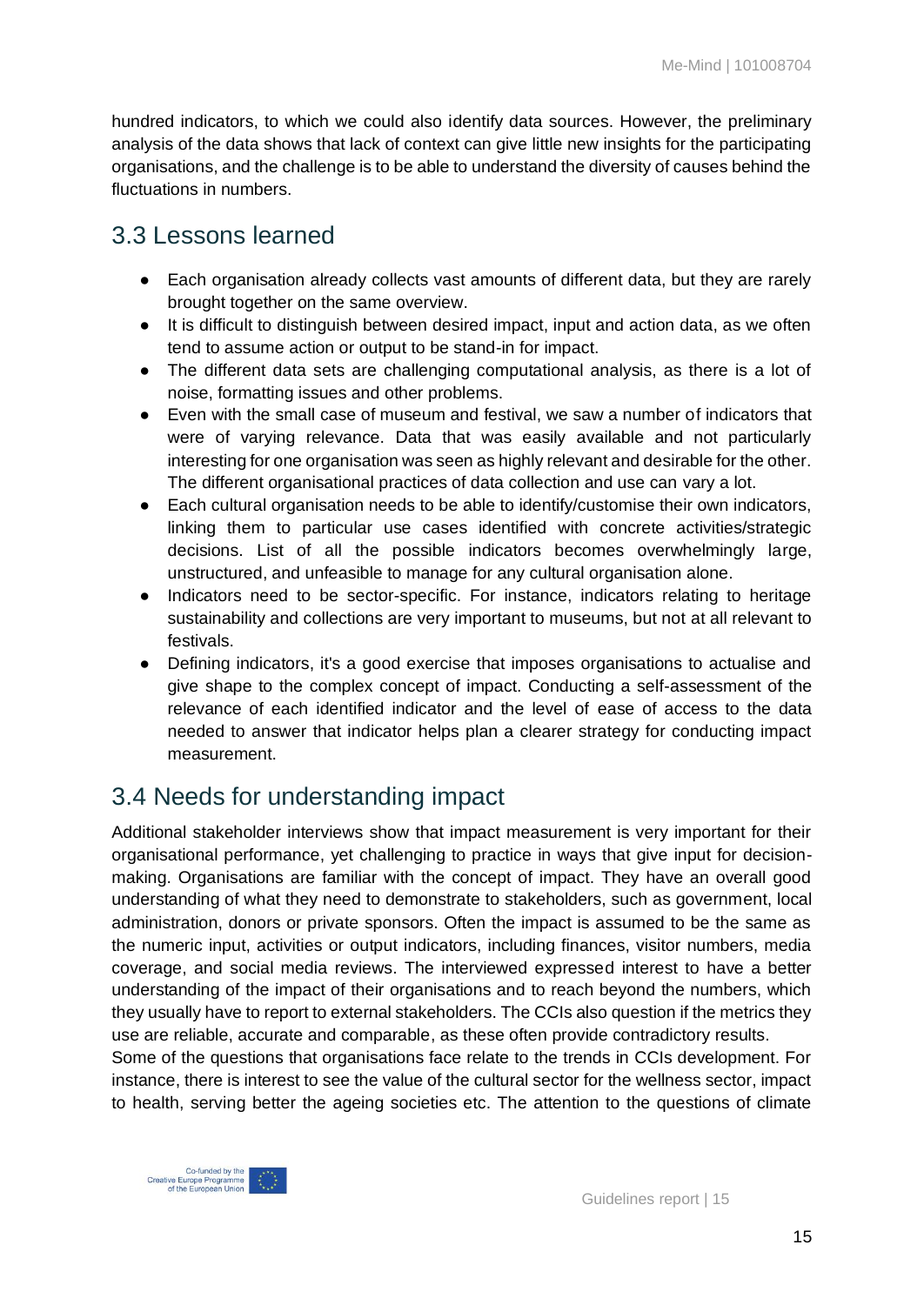breakdown and sustainability also challenge CCIs to identify new indicators to better understand the impact in that area. COVID-19 has forced CCIs to move many of their COVID-19 has forced CCIs to move many of their activities online. That in turn has created the need for understanding digital engagement. As museums are more often holders of large collections, then compared to cultural events, they are also more interested in their collections and research. They need to understand their relevance and impact on society. This cannot be understood on the basis of assessing the size of one's collections only.

Our interviews show that open data presents a new challenge for the CCIs. As society is pushing towards open data movements and FAIR data practices in collaboration with cultural and academic institutions, there seems to be a lot of data around. But reaching clever insights from this amount of data is still a challenge for most of the interviewed.

Some of the CCIs in our interviews also mentioned that impact measurement models have been developed and tested at the sectoral level, but the complexity of the approach means that this is not applicable at the single cultural institution. We will continue by comparing our originally developed impact indicators and identified data points with the interview results to ensure a robust business model canvas.

# <span id="page-15-0"></span>4.Case studies about audiences

Below we describe two experiments we conducted on project use cases - the Museum and the event. The experiments represent two different methodologies that a cultural organisation can apply in order to understand what kind of impact its activities have upon its audiences. The first case demonstrates utilizing an existing internal data set of the organisation. The second case study demonstrates creating an info-experience that engages the audience in a dialogue.

### <span id="page-15-1"></span>4.1 Using digital data for understanding audiences

#### **Context:**

Museum has a lot of digital data, which is not often the object of analysis. Since October 2016, the Estonian National Museum (ERM) has operated in the new building. The museum has two large permanent exhibitions. Data in this example concerns the Estonian exhibition Encounters (3500 m2) which is a complex and information-dense environment, consisting of hundreds of artefacts, multimedia objects and texts, which does not have a clear path, but where visitors can choose their way in the exhibition.

#### **Data:**

The exhibition texts are currently available in seven languages. The ticket holder has to choose their preferred language when buying the ticket, and receives a language card/smart ticket that can be used to change language at the digital exhibits. The system tracks contacts made between a smart ticket and the screens. System also records which local network addresses are used, giving information about the language choice, time of the use, based on the local network addresses of the text screens. The dataset analysed is composed of 12 log

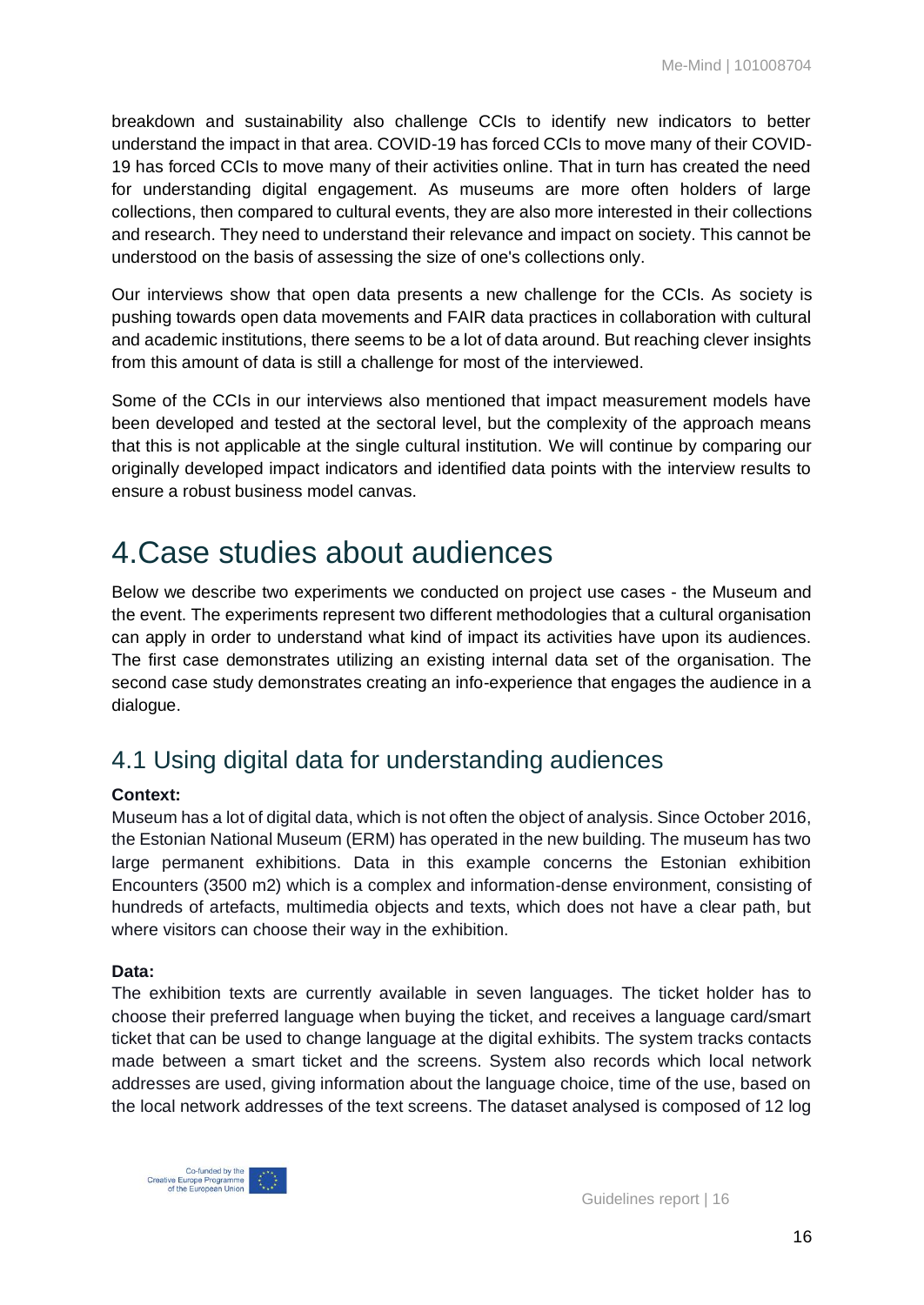files. The museum holds data from the five past years and hundreds of thousands of visitors, which has not been analysed yet.

#### **Possible questions:**

- Is it possible to study the visitor trajectories in the exhibition space?
- Can we compare different language users, different seasons visitors etc. behaviour?
- How can this information be visualised?
- In which ways this data can be combined with other data sets?
- How to follow the interests of the visitors? How to interpret the data, which does not explicitly provide any meaningful information about it?

#### **Knowledge obtained:**

- The dataset allows tracing the path of visitors inside the exhibition and the most used digital and analogue objects in the exhibition.
- Most visitor trajectories include frequent interactions with devices, with an average of 17 devices queried.
- The devices most used are those at the entrance of the exhibition. Common patterns of visitor trajectories did not emerge: the routes analysed are all different from each other.
- Visualisation can support additional knowledge gains.

#### **Challenges:**

- The e-tickets dataset gives an overview of the most used items and trajectory people are taking in the exhibition, but the context of why these screens are in use remains unknown.
- With complementary qualitative visitor interviews or other methods, the museum could have a better understanding of the choices people make on the content in the exhibition space.

#### **Potential uses of data:**

- The museum would use this information to make better decisions when exhibition renewals are in progress.
- <span id="page-16-0"></span>● The museum's e-ink based system of digital labels has offered the global museum field the solution of using a potentially unlimited number of languages in an exhibition environment. Applying the visitor analysis linked to these digital labels would potentially add a new layer to that service.



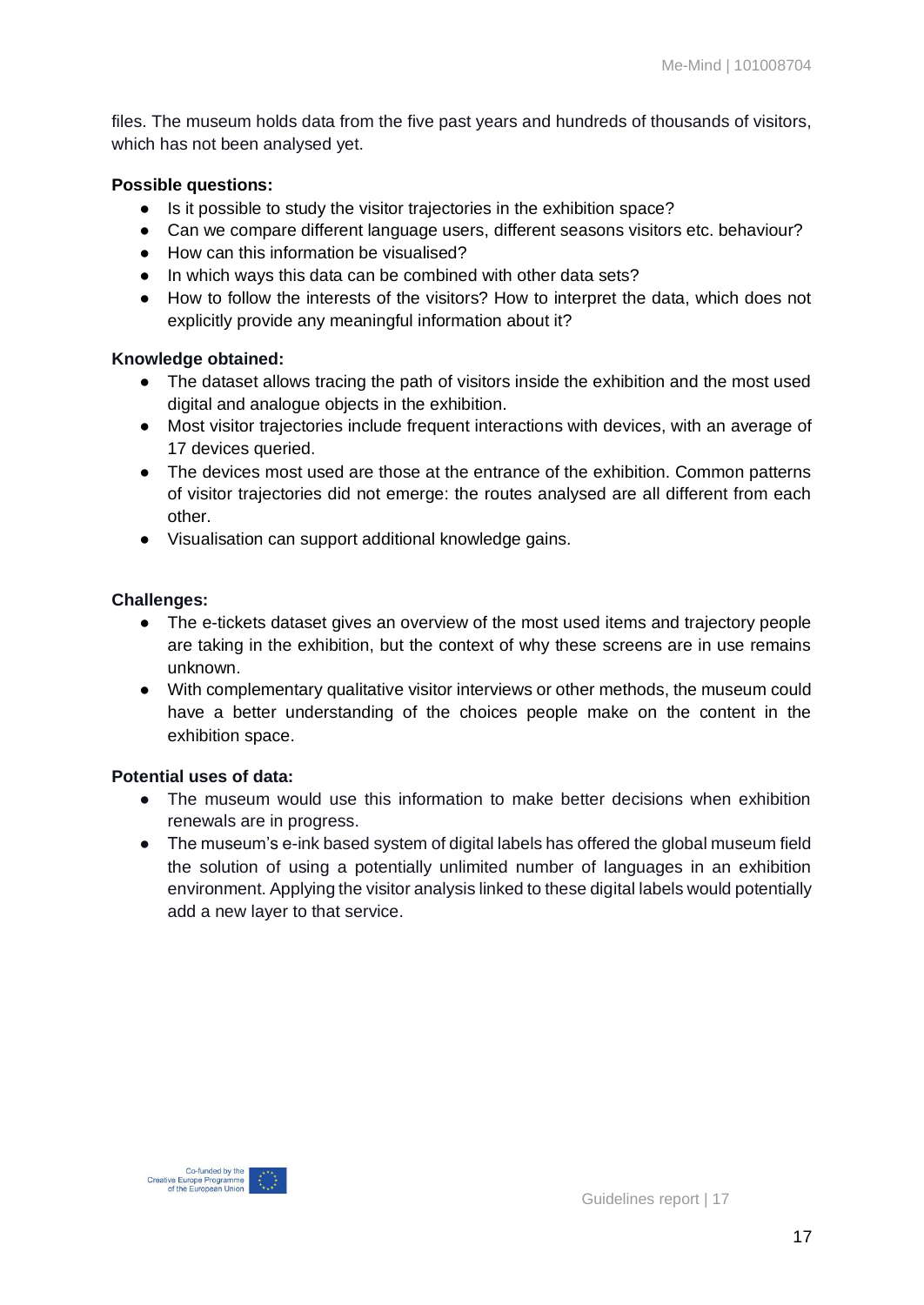

### 4.2 Audience engagement as data collecting method

*Figure 2. Il Nodo della Cultura installation at IF 2021*

#### **Context**:

Internet Festival (IF) is a large event that takes place annually in the city of Pisa (Italy): onsite for 4 days across 10 different venues of the city and online (since 2020, because of the pandemic). Of its nature as widespread (there is no proper entrance where the public checks in to the festival) and fully free event (there is no entrance ticket), the festival has always had difficulty gathering feedback, data, and structured information from its audience. Moreover, it was always a challenge to get the IF audience's time and attention to answer the questions of the organisers.

Me-Mind experimented with a space to gather visitors' data and opinions at the festival edition in October 2021. To do this, an artistic installation was created that served as a hook for people to answer a digital survey. The installation was conceived as a space to start conversations with the visitors of the festival about culture and how culture has an impact on their lives. Gamification techniques were applied for triggering the dialogue. Answering the questionnaire was split between onsite and online: four questions could be answered at the onsite panels through playful interactions, rest of the questionnaire was filled in online. Once the respondent had completed the online survey, her/his answer to one of the digital survey questions was printed in real-time by thermal printers inside the installation, joining the collection of anonymous stories which continuously grew during the festival.

#### **Data:**

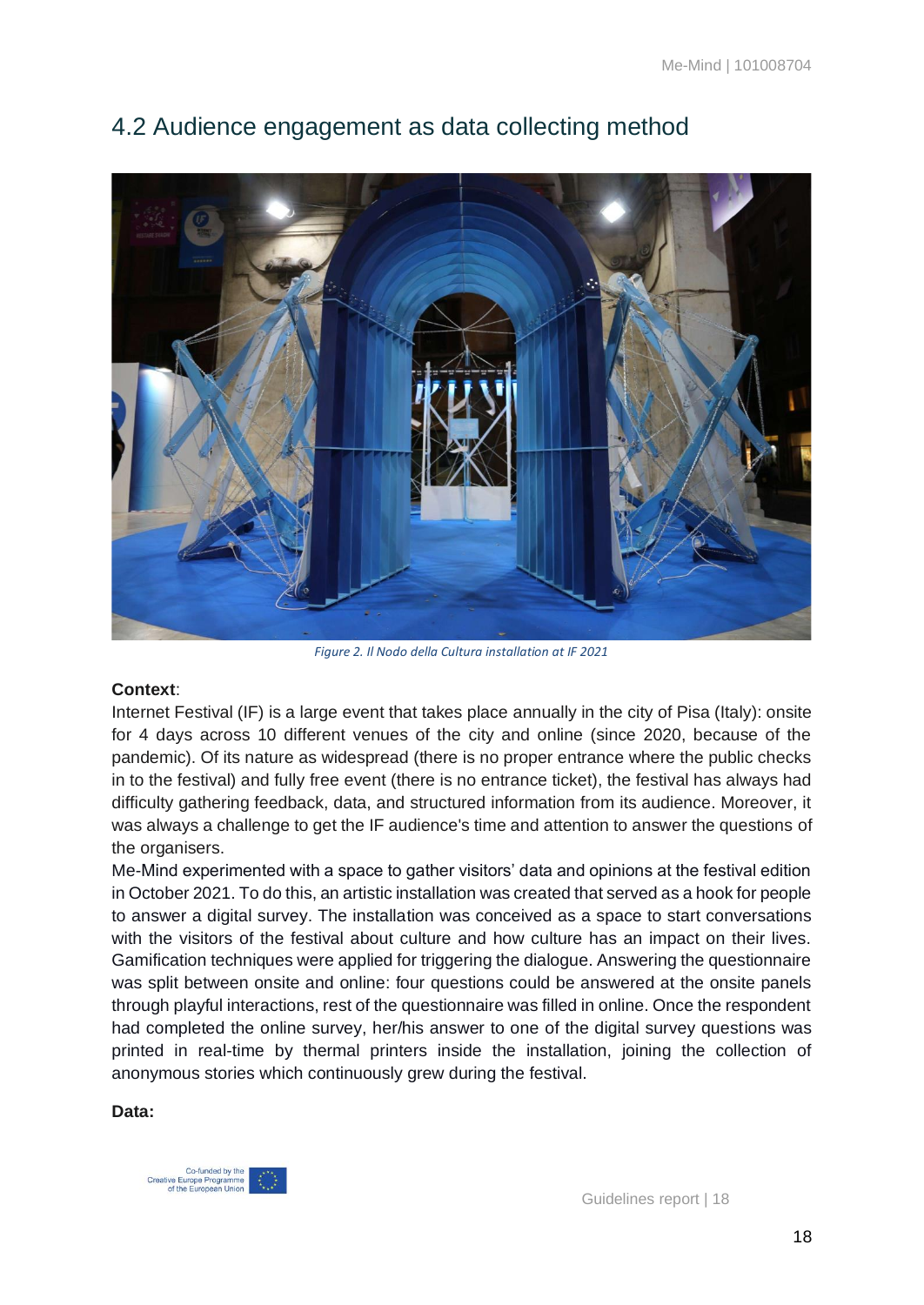The data set includes 550 answers collected to the questionnaires during the 2021 edition of IF through the installation. The survey was available in two languages, Italian and English, and is made of questions linked to indicators developed in the first phase of the study. Accordingly, the data contains different information about the impact, feedback, and perception of the IF audience. The detailed level of the survey allows us to observe information at several layers and from different points of view. In particular, the questions referred to 8 macro-areas of the UNESCO framework, including:

- economic area:
- education area:
- cultural rights, cultural diversity, and cultural development;
- the cultural fabric of the city and beyond;
- gender equality and sensitivity to minorities' issues;
- social participation area;
- communication area;
- important factors (that cannot be classified in one of the above categories).

#### **Knowledge obtained:**

The received insight involves information regarding the social-demographic background of the IF visitors (origin, age, education, profession), their feedback about the festival itself, and their experiences and explanations on different cultural events. High level of detail of the questions in the questionnaire allows us to study the dimensions connected to our festival, e.g., demographic-economic and socio-cultural, and the dynamics between them.

#### **Challenges:**

- The responses to open-ended questions can provide free text on which to apply Entity Extraction, Sentiment Analysis and Emotion Detection. As per choice of questionnaire design, the team decided to keep the number of open questions small, resulting also in few open-ended answers with limited explanatory power.
- When designing questionnaires, the CCIs have a balancing act to do more open ended questions give larger corpus of free text to analyse, but runs the risk of respondents being tired and the questionnaire to be hard to complete. Fewer open ended questions give less free text, but often more completed surveys.
- CCIs can also opt to use closed questions (e.g. multiple choice or Likert scales) to understand audience emotions. In that case, there is no need to conduct more complex data analysis methods, but it also limits the free expression of emotion, and constrains it to pre-determined adjectives.

#### **Potential uses of data:**

- The festival would use the socio-demographic information acquired in order to better plan its own next calendar on a base of segmentation of the target/time.
- The knowledge acquired with the Machine Learning and Natural Language Processing techniques such as keywords and entity extraction would help the festival to identify topics for its next edition.

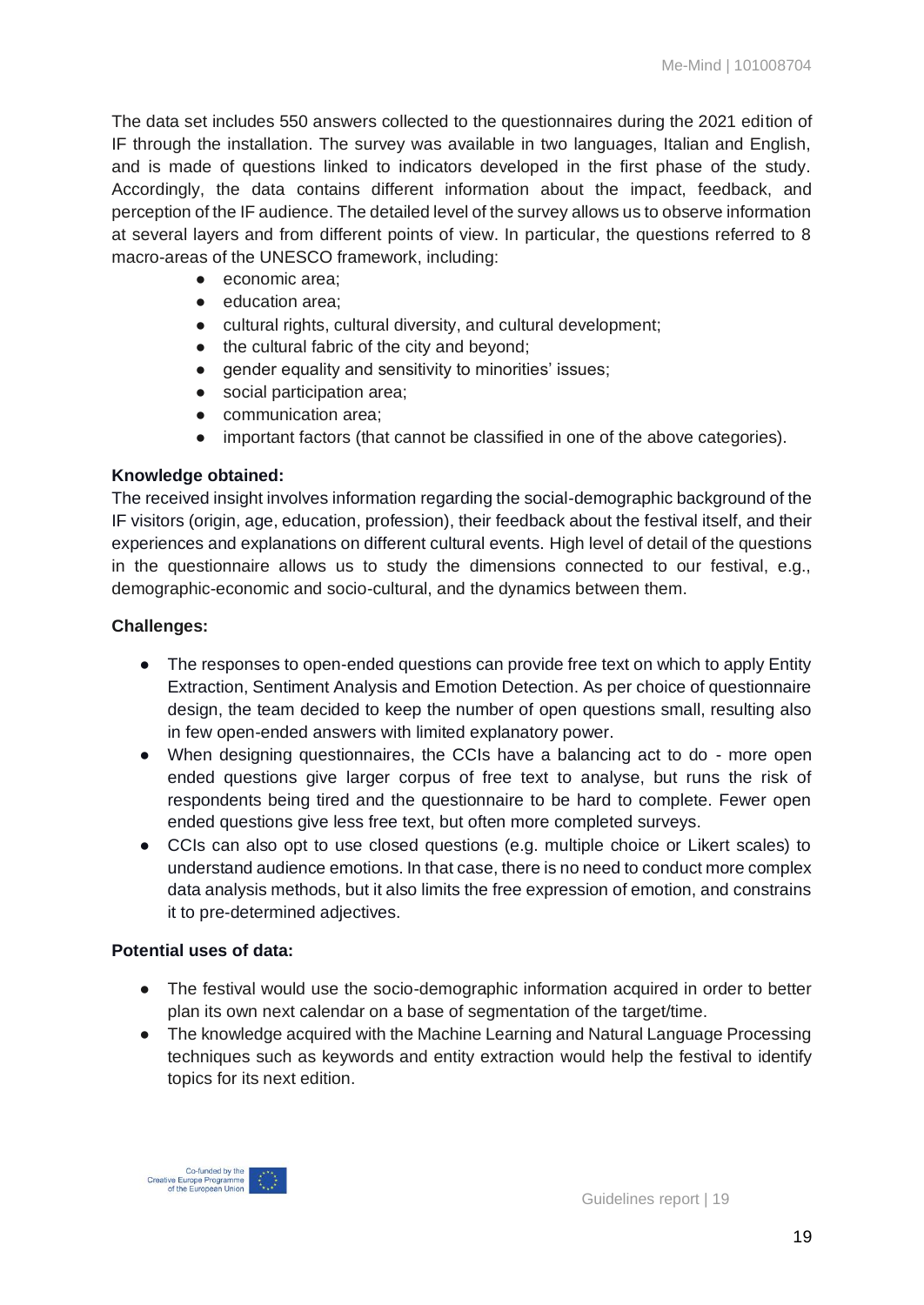• Sentiment Analysis and Emotion Detection results would help the festival to identify negative, positive, or neutral attitudes toward IF and then to balance or implement actions towards specific targets.

# <span id="page-19-0"></span>5.Overview on data collection and analysis methods

### <span id="page-19-1"></span>5.1 Overview on the data collection methods

Data collection is the systematic process of gathering data from different sources. Whether one is developing an analytical model for marketing or business purposes, data collection allows choosing what kind of information would provide the best understanding of the problem at hand. CCIs should always have an active role in decisions relating to data collection, especially if they want to get insights, make forecasts, and evaluate the impact of cultural actions in a way that creates significant value. While methods and aims may differ between application fields, the overall process of data collection remains largely the same.

Before starting data collection, you have to understand the goal of the analysis since having clear goals allows identification of the needs. This will inform you, how much you need to rely on **primary data collection approaches**, collecting data directly about your questions. Primary data collection approaches are mostly linked to obtaining more knowledge and insights from the audiences which are at the core of any organisational operations and decisions for the CCIs.

We list below the primary data collection methods and provide a few examples.

#### *Surveys and Questionnaires*

**Goal**: To understand the general characteristics or opinions of a group of people.

Surveys and questionnaires are a means of obtaining data from targeted respondents in order to generalise the results to a broader public. Almost everyone involved in data collection relies on surveys and questionnaires to obtain credible data and insights from their target audience. One of the key challenges with surveys and questionnaires is recognising the relationship between the overall population (broader public, target audiences), and the sample (the people who actually respond to the surveys).

This method is especially relevant for CCIs, and there are plenty of accessible guides available. But several key aspects have to be considered when this data collection method is adopted:

● *Surveys can be done online*. Online surveys are becoming more and more prevalent every day, however, the sample is often very hard to control in the online surveys unless a professional company is recruited or targeted sampling strategy is used.

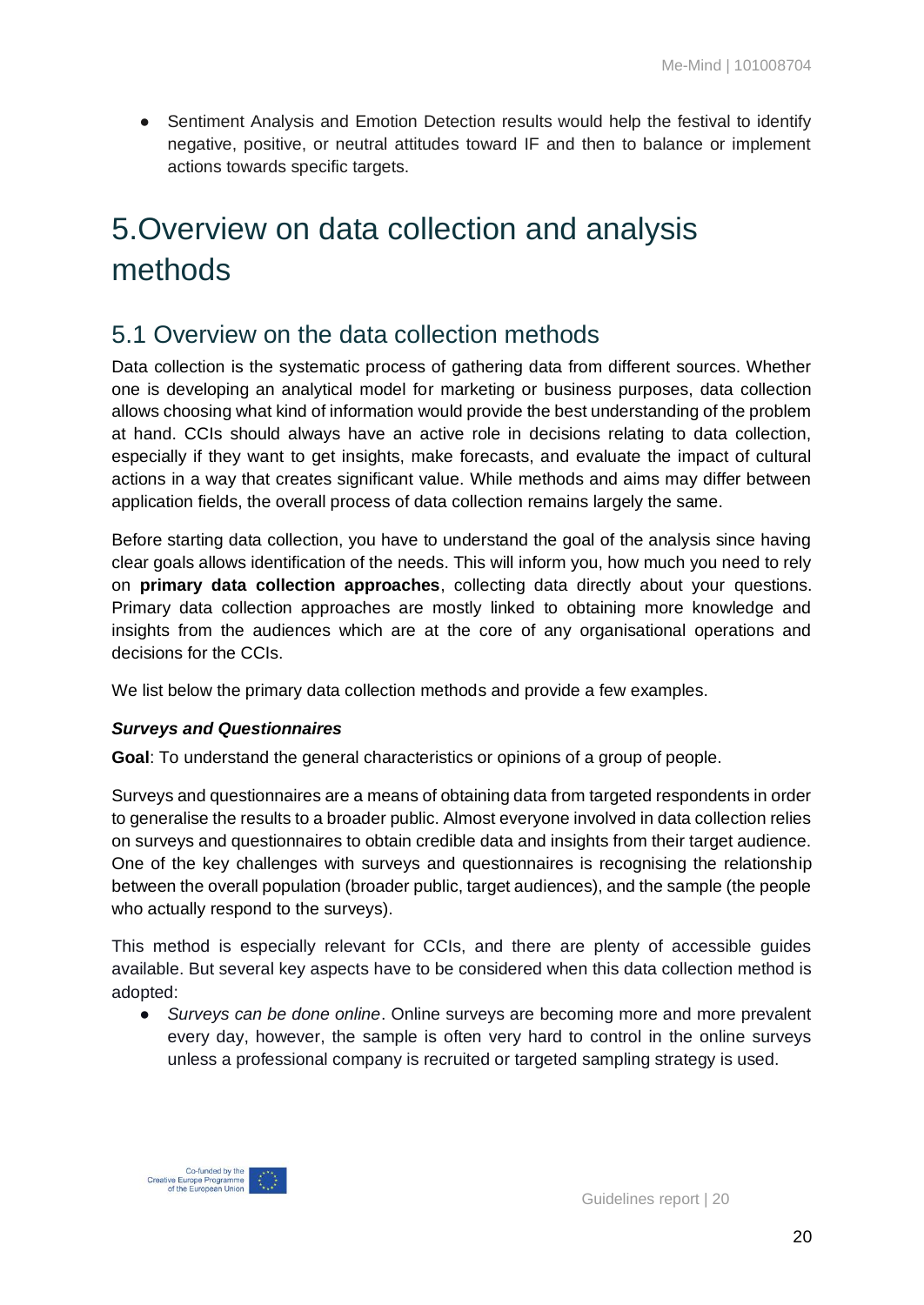- Online surveys can be accessed anytime and anywhere. Online accessibility provides CCIs with a significant advantage: collect data from your target audience with ease, skipping the step of manual data entry and additional human error possibilities.
- *Low price*. Compared to the other data collection methods, creating surveys and questionnaires does not require big budgets.
- *Wide range of data*. When utilising surveys and questionnaires, CCIs will acquire the ability to collect different data types such as opinions, preferences, and so on.

#### *Interviews*

**Goal**: To gain an in-depth understanding of perceptions or opinions on a topic.

An interview is a meeting between two individuals in which the interviewer asks the interviewee questions in order to gather information. An interview not only collects personal information from the interviewees, but it is also a way to acquire insights from people. Here is the summary of the advantages of this method in data collection:

- *Conducting interviews can help reveal more data about the subject*. Interviews can assist CCIs in explaining, understanding, and exploring perspectives, behavior, and experiences of people.
- *An interview can be open-ended*. Unlike other methods, interviews can be both structured supporting a more comparative approach or open-ended, enabling interviewers to ask follow-up questions in order to better understand the context.
- *Interviews can be done online.* With the advances of video conferencing, more and more interviews are conducted online, allowing to reach a broader set of respondents, reducing the costs of travel to informants and interviewers.

#### *Observations*

**Goal:** To observe and understand the behaviour of individuals inside of a certain context or a place at a specific period (time, day, year).

The observation as a data collection method involves seeing and evaluating the behaviour of groups of individuals or environments in which they are detected. Observations can take place at the events, in the museums, or in the digital spaces. In our digital world, the capacity to collect and analyze the behaviour of individuals in online social networks at higher granularity provides massive datasets supporting the observations of interesting patterns of interactions among individuals.

Here are some advantages of Observation as a data collection method:

- *Ease of data identification*. This data collection method does not require technical skills to identify sources of data.
- *Offers detailed data collection*. Observations on individuals give CCIs the ability and freedom to analyse the specific behaviours and actions they are interested in.

#### *Internal Data and Documents*

**Goal:** Identify and analyse internal data, or data collected for other purposes within an organisation that would be useful for understanding organisational impact.

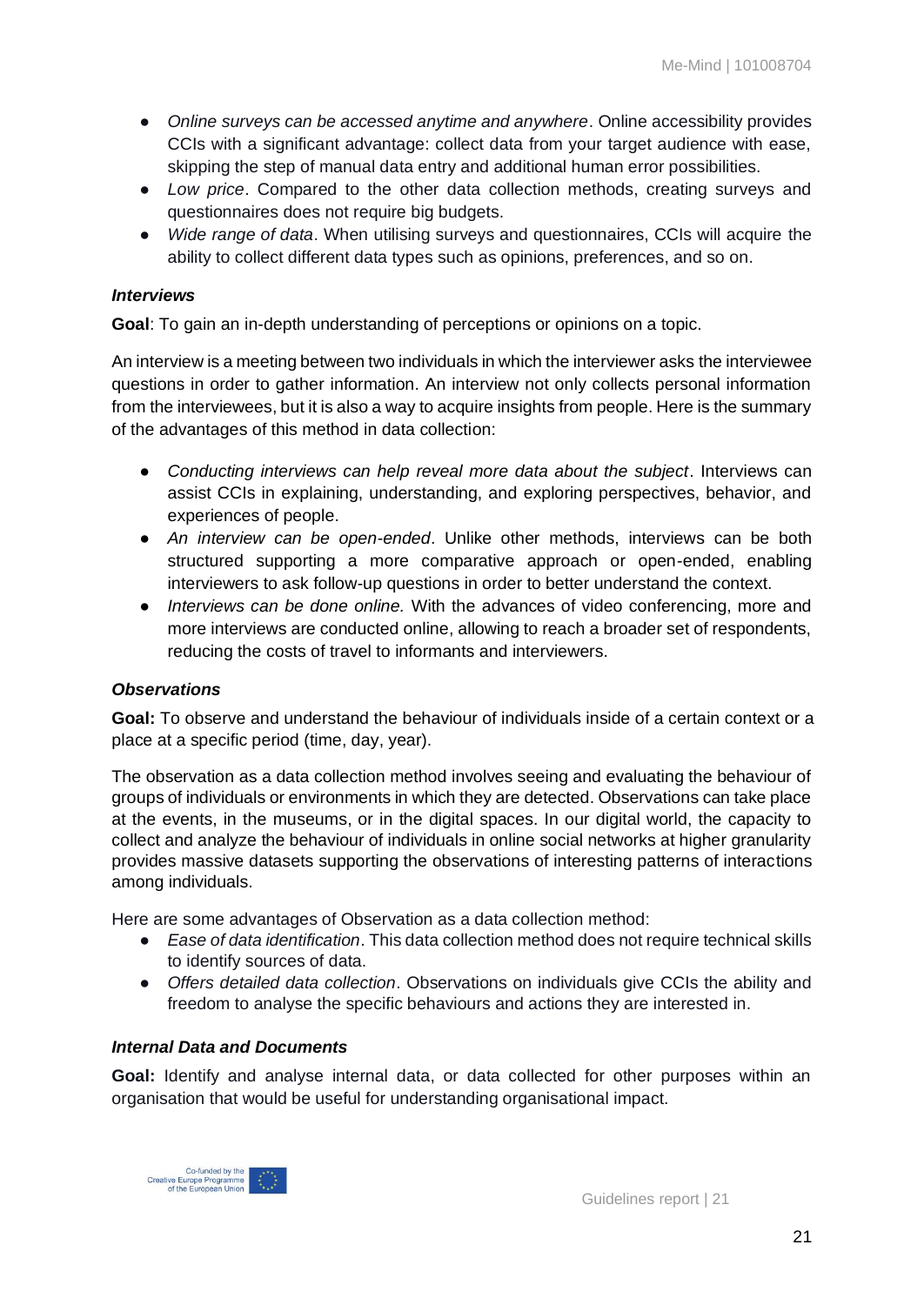This data collection method involves systematising and analyzing CCIs existing internal data to track or understand operational and business activities over a specific time period. The data may include staff reports, data from internal databases, ticket information, exhibition brochures, to cite a few.

There are the significant advantages of using internal data and documents as a data collection method.

- *The data is already available*. There is no need for CCIs to conduct any active collection because the information is already available.
- *Easy tracking of collected data*. Internal data will allow CCIs to evaluate and understand the history of a specific cultural event.

In addition to the primary data collection methods **secondary data collection approaches** can provide additional, important insights.

#### *Open data*

**Goal:** Collect data on specific topics available on public repositories

Open data sets are usually secondary targets in data collection. The sets contain information that anyone can access, use and share. This data might come from real-life observations and it has likely been collected for a purpose which is not directly emerging from your particular point of interest or research question. Open data usually are made available in a common, machine-readable format under suitable licenses. Typically, licenses permit people to use the data set in any way they want, including transforming, combining and sharing it with others, even commercially. The main advantage of using the open data collection method from public institutions is given by the accuracy and the integrity of the collected data. Secondly, public and open source datasets save time (do not have to be built from scratch) and enable collaboration with other parties, if necessary.

Examples of open datasets are:

- a. Kaggle is a house-hold name by now amongst data professionals. Kaggle hosts massive open source public data across various domains. [\(https://www.kaggle.com/datasets\)](https://www.kaggle.com/datasets)
- b. Data Driven hosts competitions for Data Scientists to tackle the real world challenges, solving of which leads to relevant social impact. They have datasets from their competitions. [\(https://www.drivendata.org/\)](https://www.drivendata.org/)
- c. KDD is a competition held by ACM on Knowledge Discovery and Data Mining, and it hosts datasets with detailed data dictionaries and instructions. [\(https://www.kdd.org/kdd-cup\)](https://www.kdd.org/kdd-cup).
- d. Google has hosted tons of datasets on Google Public Datasets. One can browse through their dataset collection using BigQuery. [\(https://cloud.google.com/bigquery/public-data/\)](https://cloud.google.com/bigquery/public-data/).
- e. The AWS dataset has hundreds of datasets. AWS hosts the largest open datasets available [\(https://registry.opendata.aws/\)](https://registry.opendata.aws/)

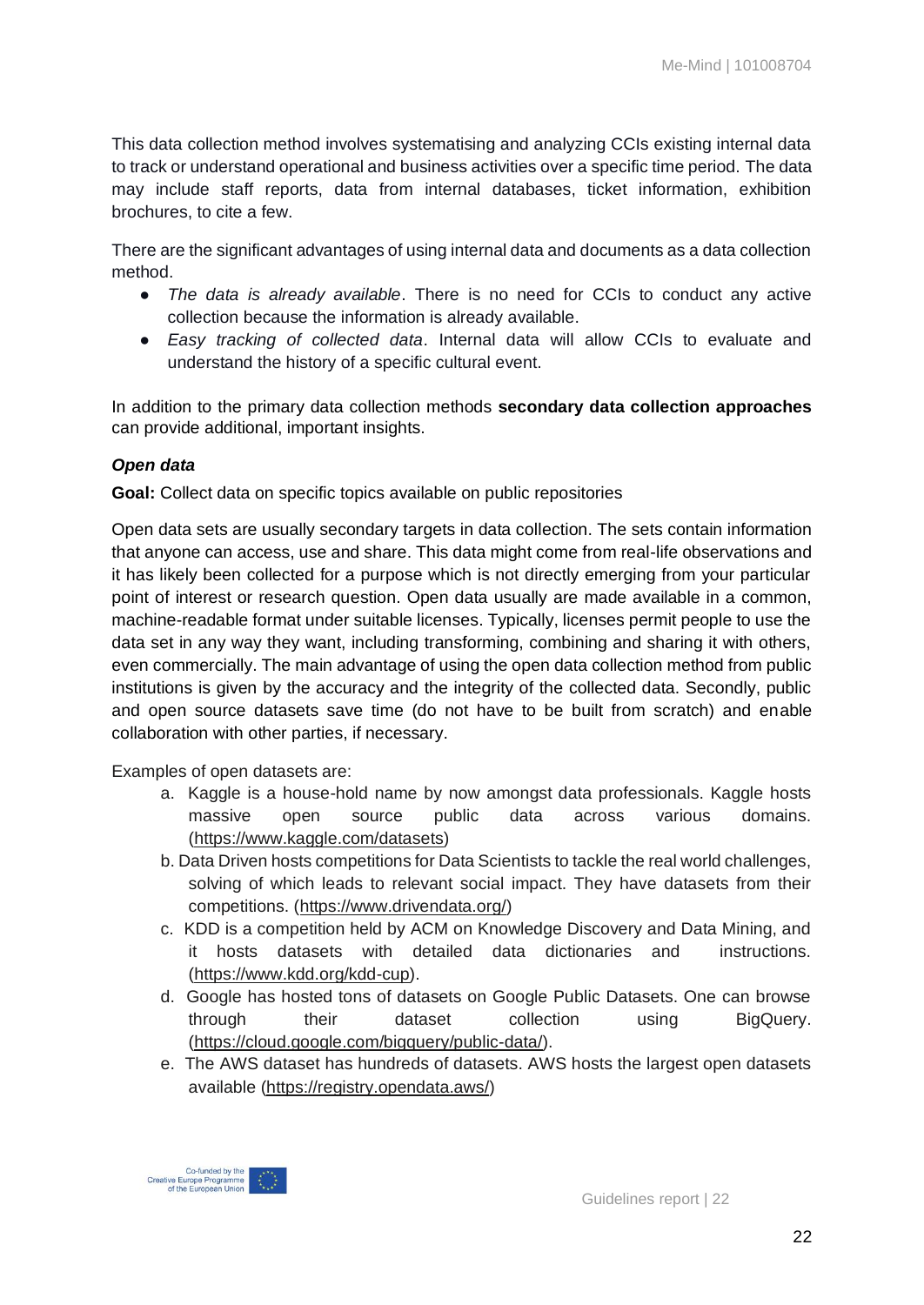To work with Open Data, the strategy we propose for CCIs is to explore data sets made available by public institutions. For instance, to evaluate the impact that cultural events can have on the tourism of the territory, the primary candidate for information is the flow of tourist arrivals and presences, possibly with monthly granularity, municipal detail and focus on the area. Typically, these data are collected and analyzed by public institutions such as tourist offices or the statistics or research offices of government agencies. Different countries host their own Open Data repositories, seeking to make public governance data open and reusable, alternatively, requests can be made to the public offices to give out specific data collected for the governance purposes.

### <span id="page-22-0"></span>5.2 Online data scraping

The internet is one of the most used data sources, including both primary and secondary data sources. Among other insights, internet data sources enable analysing interactions between cultural institutions and their audiences. But there are also other web resources which the CCIs can identify as relevant to their decision-making areas.

A variety of approaches and software tools supporting data collection from online interactions are available. For instance, Data scraping: the process of collecting data from a website and saving it as a local file on a storage system. It is the most effective data collection tool that CCIs can use to gather information from social networks. CCIs may customize their scraping criteria or parameters to selectively target a specific attribute. Scraping supports the collection of both qualitative and quantitative data.

# <span id="page-22-1"></span>6. Data visualisation for impact

Knowing where to look at for finding data and developing practices that support data-based decision making and increase impact can be advanced by applying smart data visualisation techniques. While basic data visualisation approaches, such as presenting most important information to stakeholders in an visually engaging way, is the standard of contemporary communication and outreach practices for CCIs, Me-Mind project explores the possibilities of applying more advanced, artistic data visualisation approaches particularly in the domain of engaging the audiences by exploring the social and economic impact of the participating cultural organisations IF and ERM. We aim to connect data and design through practical action: designing meaningful narrative and emotional storytelling approaches for facilitating the info-experiences of the audiences. The key advancement here is replacing one-way reporting with experimental two-way, real time communication.

Current tools which can be fully digital, combine analogue and digital elements, or be entirely analogue, enable to collect and visualise data in real time. It is possible to display data derived from smaller (emerging) data sets or huge quantities of data and show data in a dynamic way, in motion. The strength of designing these info-experiences is the interaction of the audience: their participation turns it into a whole experience, as well as creates the data set, which is

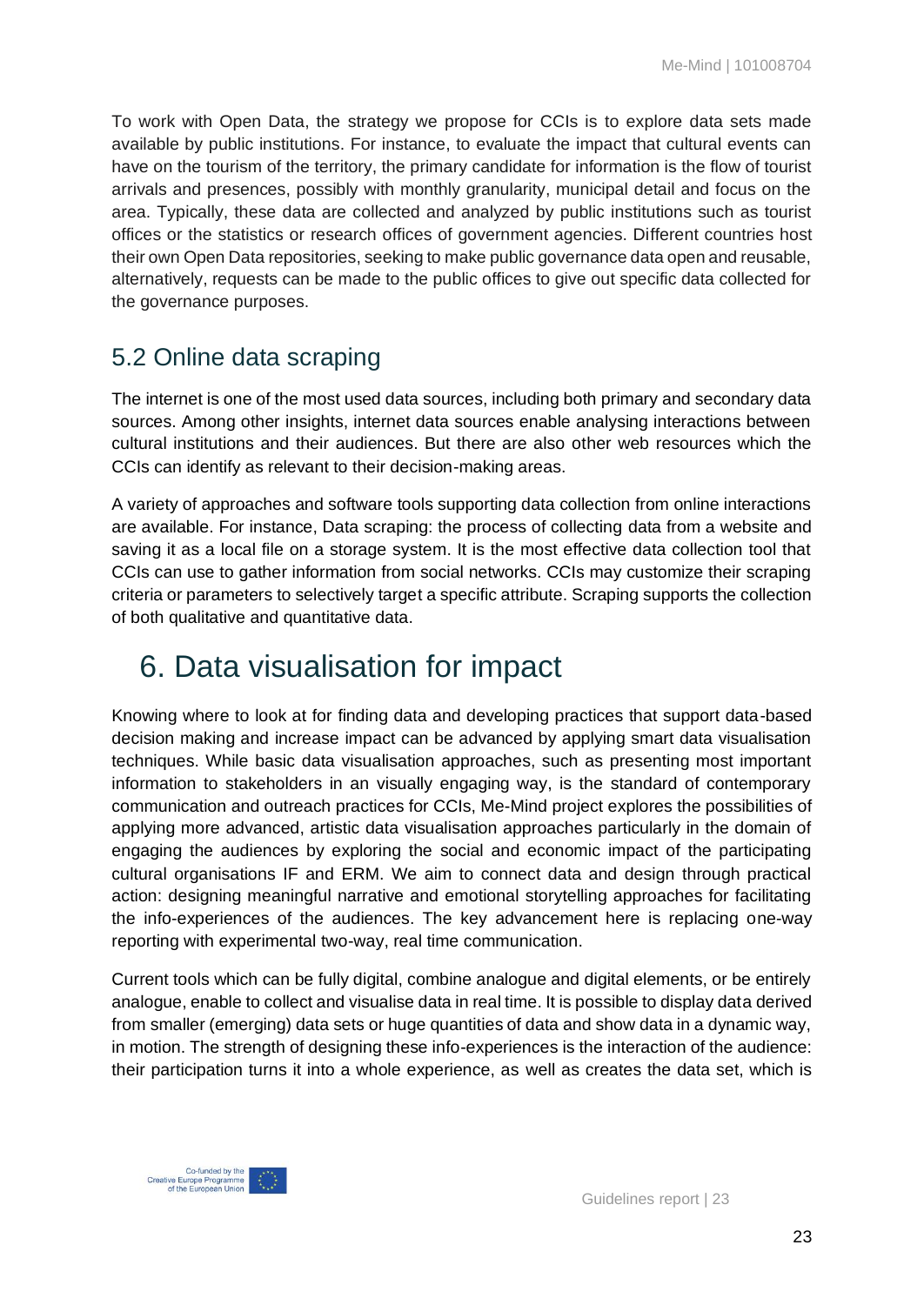communicated back in a meaningful way in real time. Audiences can be placed at the very centre of data collection.

By asking audiences/stakeholders to take part in the data visualisation exercise enables becoming a real-time learning organisation and understanding the participants better. By using emotion-related data visualisation, CCIs can learn how the participants feel about certain topics or perceive them. Those results can help to define, modify or approve previous knowledge or the interpretation of some topic by the audiences or other audience-related questions in real time. Integrating this emotion-filled data with data from other sources CCIs can tell meaningful stories and create impactful strategies.



*Figure 3. Different sets of house keys of the workshop participants serve as emotion-filled data.*

As an example of such practices, we introduce a short set of exercises carried out in the workshop organised for the participants of the IF by Domestic Data Streamers. The goal of the workshop was to learn how to turn data into impactful stories we care about. After splitting the participants into two groups, the group members laid all the items they had in their pockets or handbags to the tables. The participants had to observe and discuss these objects and try to group them in a way that would enable them to visualise specific topics, which had emerged from the sets of objects. Just by using those personal objects, the groups were able to represent a scale of how anxious people were regarding COVID-19 (playfully organising the face masks with different protection levels, or how much they had invested into the security of their homes (comparing different sets of house keys, see Figure 3).

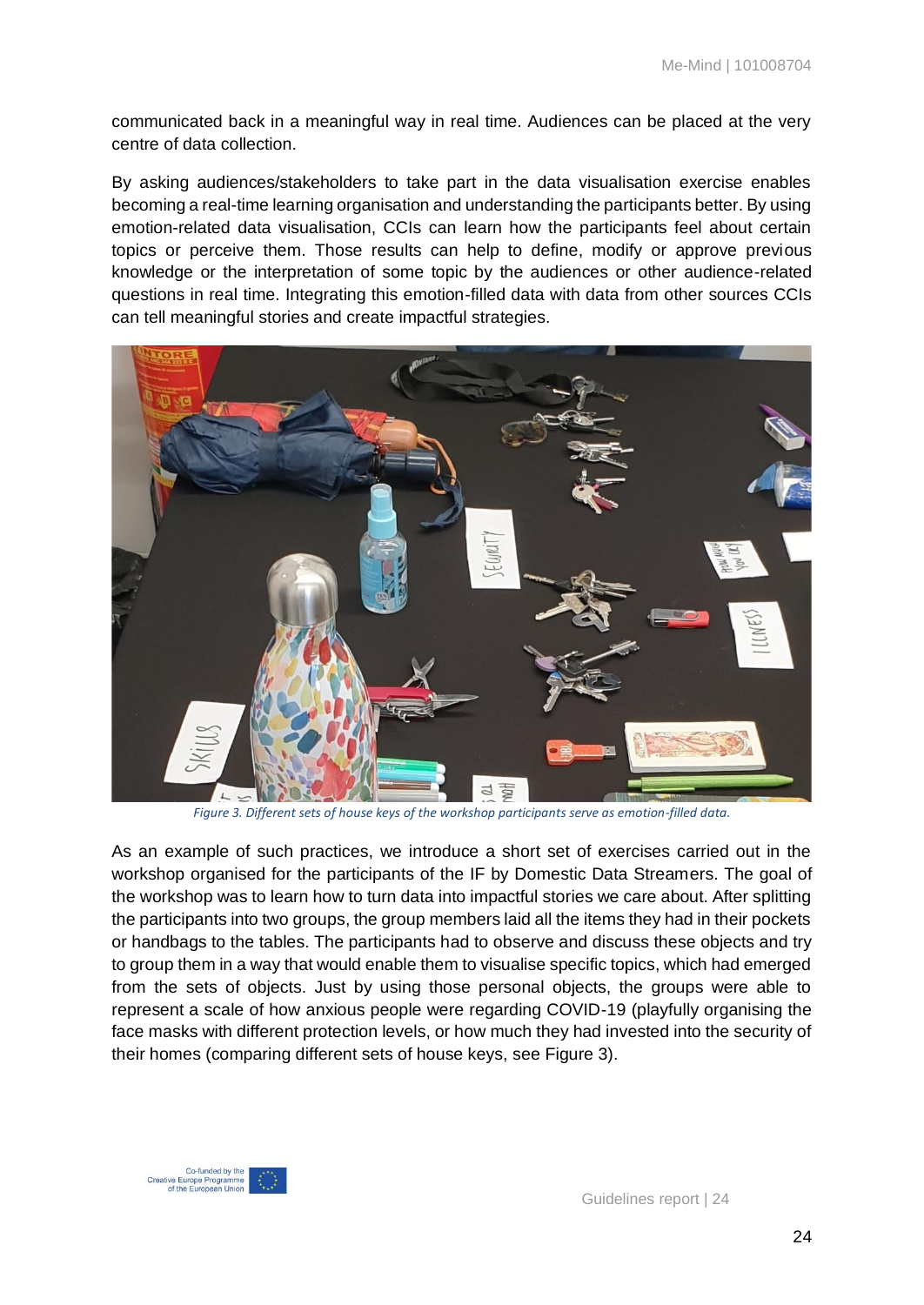A second exercise consisted of asking participants a simple question using templates that are accompanied by two different "voting everyday objects". In this way, they could answer the main question while adding another level of filtering in the answers. The workshop participants were asked, what are their deepest scars - either physical or mental. By choosing a classic band-aid or a more colourful one for giving an answer, the participants could also choose to tell whether they got these scars as an adult or a child (see Figure 4).

| WHAT ARE YOUR DEEPEST SCARS? |
|------------------------------|
| PHYSICAL SCARS MENTAL SCARS  |
|                              |
| <b>COMPAGNIA</b>             |
|                              |
|                              |
|                              |
|                              |
|                              |

*Figure 4. Data collecting worksheet for engaging workshop participants in sensitive conversations.*

Although these examples can be perceived as too simple or superficial for any deeper insights, the design of these interactions enables us to talk about sensitive and private issues that would otherwise remain hidden, if asked directly in the interview or group discussion in an unfamiliar context. Thus it also adds another level of engagement between the participants instead of just delivering the answer and opinion to the workshop lead or facilitator, collecting the answers. Last, but not least, making data collection more fun attracts people. This can serve as an introduction to a more in-depth conversation with them to gather even more impactful and insightful data.

The workshop at the IF also conveyed the message that data is something we can generate ourselves at all levels of the institution, around the topic we are interested in, using tools as simple as a piece of paper and a set of stickers. This example of sets of playful exercises also suggests that no matter what the question is, focus on smart, but simple data collection methods also serves as an enabler of basic interpretation of data, which can be carried out without advanced skills in data analytics. The most powerful interpretation and communication can happen, when data shows the story itself.

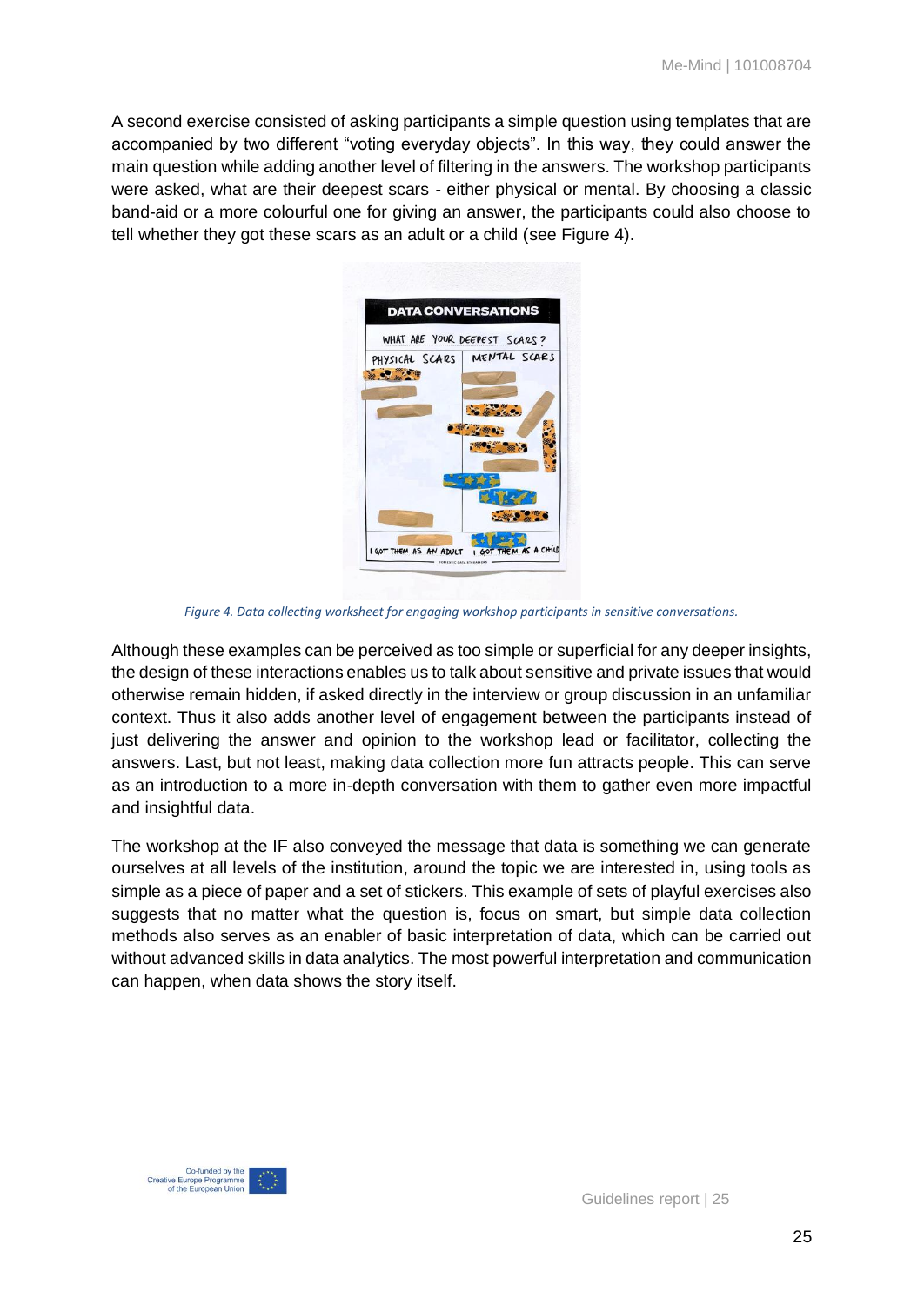# <span id="page-25-0"></span>7. Conclusions and recommendations. Data driven model generalization



*Figure 5. Data driven model for CCIs*

### **A) Recommendations regarding organisational development**

Based on the activities in the Me-Mind project, we suggest that organisations benefit from developing a culture oriented to taking data-based actions and decision-making (Figure 5). Data based problem solving and decision making require a clear understanding of the mission and vision (2) of your CCI (1). Decisions (3) are a fundament for impact. In actual work, not all decisions in cultural organisations can be strategically grounded.

Assessing data collected through the lens of strategic planning facilitates to measure and understand the impact of decisions before taking action. It is advisable to assess the impact of specific actions.

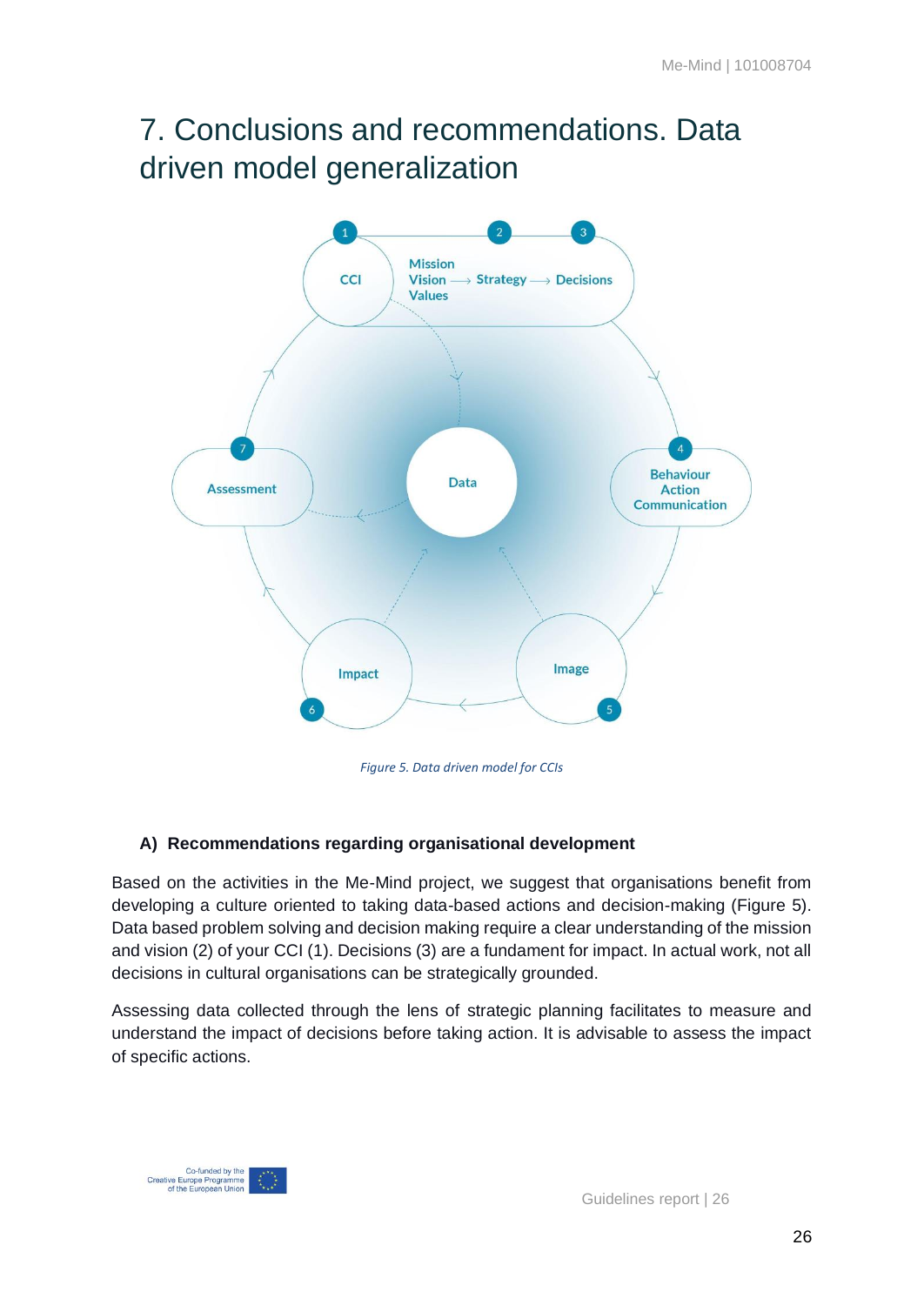Hence, impactful organisation, and the ability to understand impact starts from the clarity of the processes of what happens inside an organisation.

It is important for organisations to have:

- A clear understanding of the mission and vision and values inside the CCI, as understanding impact starts from the questions - **what needs to be impacted**.
- **Readiness to reflect and analyse the organisation from inside** and action-oriented organisational culture (data-based actions and decision making).
- **Competence of data collection, analysis, and contextualisation**.

CCIs can have an impact through behaviour, actions or communication activities (4). Planning the assessment and identifying possible data sources, data collection activities and analysis and linking them to strategy questions is more complex when impact measurement has the ambition to cover all the activities of a larger organisation under one umbrella. **Starting with specific actions and seeking to understand the impact of those actions makes the task easier.**

According to the UNESCO framework, CCIs have an impact (6) in the following seven major areas: Economy (both direct and indirect), Education, Governance, Social, Gender, Communication and Heritage. However, as discussed above, not all of these impacts have been easy to measure or capture, and oftentimes it cannot be expected that a particular process, service or activity in the organisation has a clear causal link with the impact on these generalised impact areas. In the interviews we carried out with cultural organisations, it became apparent that the needs for impact assessment are more often identified from the inside out, including more specific and articulated impact areas, such as local businesses, tourism industry, wellness, environment, urban development, COVID or growing digital presence.

The assessment (7) of the impact can be generic (across all the impact dimensions) related to a concrete action or behaviour, or specific, seeking to assess impact in a specific area. The impact assessment needs data to be collected and analysed, and the results of the assessment need to give feedback to the organisation, supporting the next actions to be taken. **For successful impact measurement, and data-driven organisation, the abovedescribed circular loop needs to be constant within CCIs, as data is used to assess, and where needed, adapt organisations strategy and decisions**.

#### **B) Recommendations regarding forms of collaboration**

The Me-Mind project explores the opportunities of the cross-sectoral approach for identifying relevant data sources, data collection and analysis, bridging cultural institutions with creative sector and research institutions. Our case studies suggest that in the case of the CCIs, it is not always necessary to enlist the help of a market research company for data collection, analysis and presentation. In certain cases, a collaboration between a cultural organisation and a creative agency should be considered. The decision, what kind of data collection actions are needed should stem from the identification of needs and expectations of the CCI.